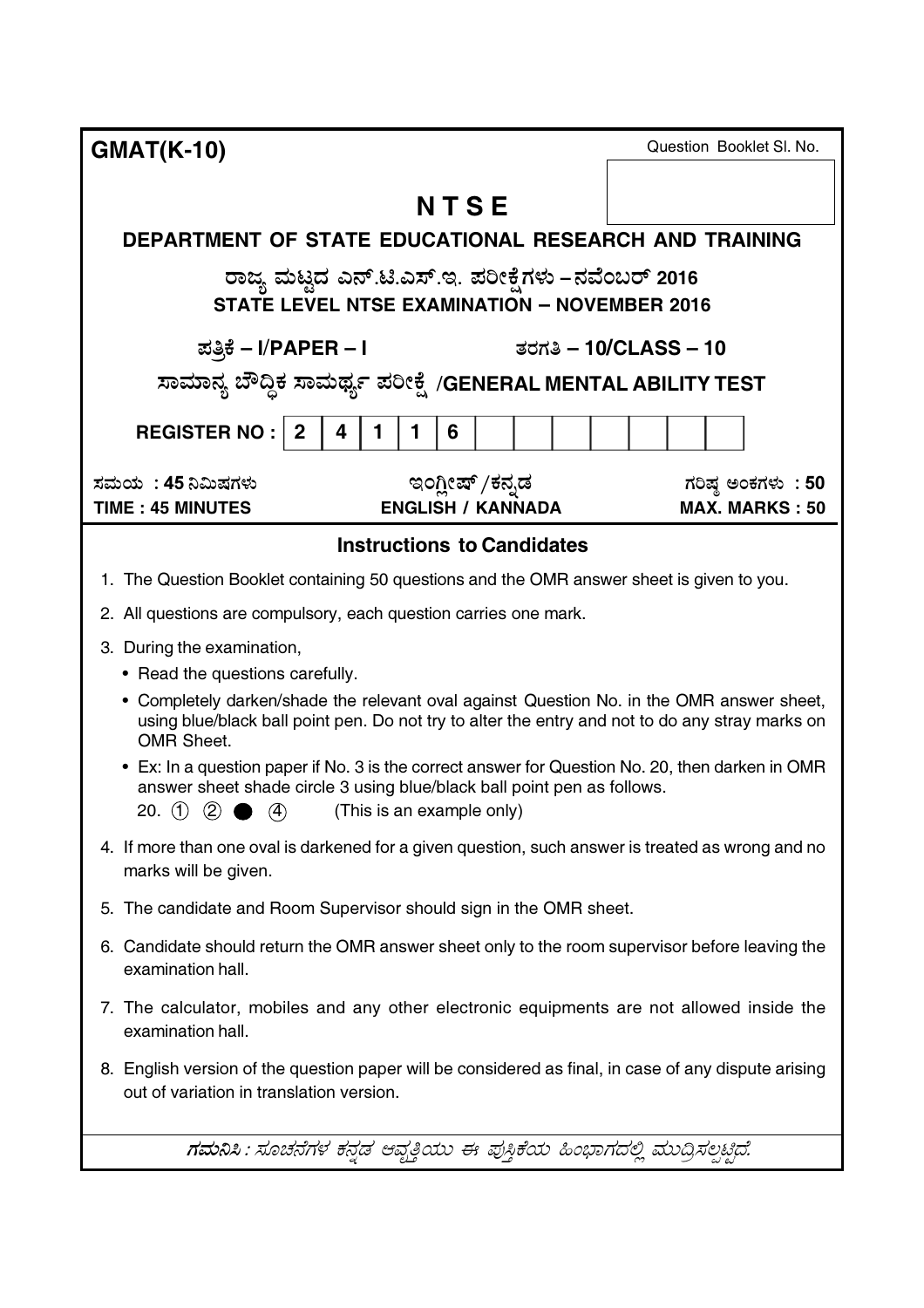# 

# **SPACE FOR ROUGH WORK** ಚಿತ್ತು ಬರಹಕ್ಕಾಗಿ ಸ್ಥಳ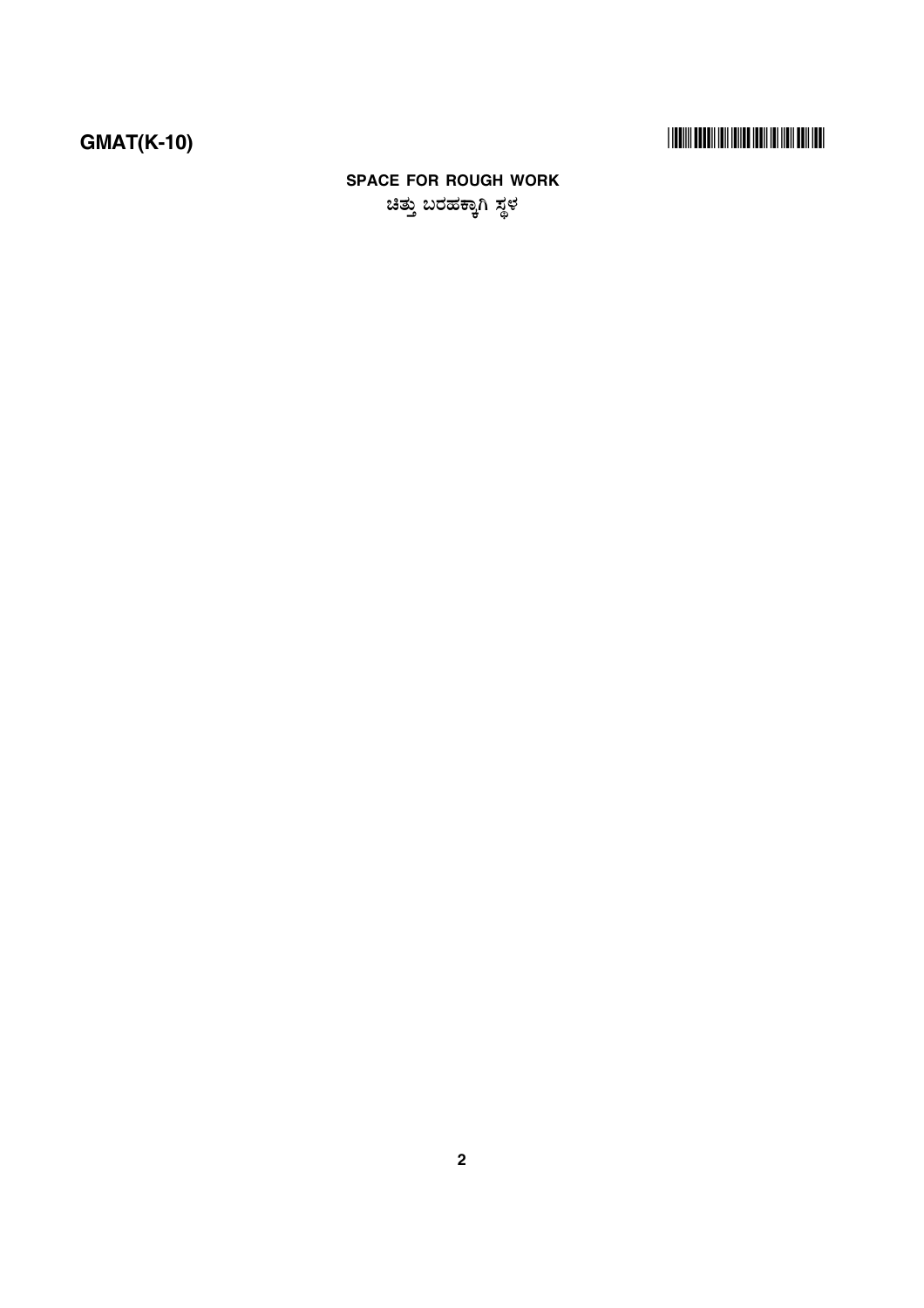### **GMAT(K-10)**

### **GENERAL MENTAL ABILITY TEST**

ಸಾಮಾನ್ಯ ಬೌದ್ಧಿಕ ಸಾಮರ್ಥ್ಯ ಪರೀಕ್ಷೆ

#### (Questions:  $1-5$ )

Directions : Complete the following number/ letter/figural series by choosing the correct answer from the given alternatives.

(ಪ್ರಶ್ನೆಗಳು : 1 – 5)

ಸೂಚನೆಗಳು: ಕೊಟ್ಟಿರುವ ಪರ್ಯಾಯಗಳಿಂದ ಸರಿಯಾದ ಉತ್ತರವನ್ನು ಆರಿಸಿ, ಕೆಳಗಿನ ಸಂಖ್ಯಾ/ ಅಕ್ಷರ/ಚಿತ್ರಗಳ ಶ್ರೇಣಿಗಳನ್ನು ಪೂರ್ಣಗೊಳಿಸಿ.

- 2.  $\frac{1}{24}$ ,  $\frac{1}{12}$ ,  $\frac{1}{4}$ , 1, 5, 30, ? 1. 1, 4, 5, 10, 17, 28, 53, ?, ? 1) 58, 64  $1) 150$ 2) 64, 93 2) 180 3) 78, 118 3) 210 4) 82, 161 4) 240 3. Z, Y, W, U, R, O, ?, G, B  $1) K$  $2) 1$ 
	- 3) H
	- $4)$  J

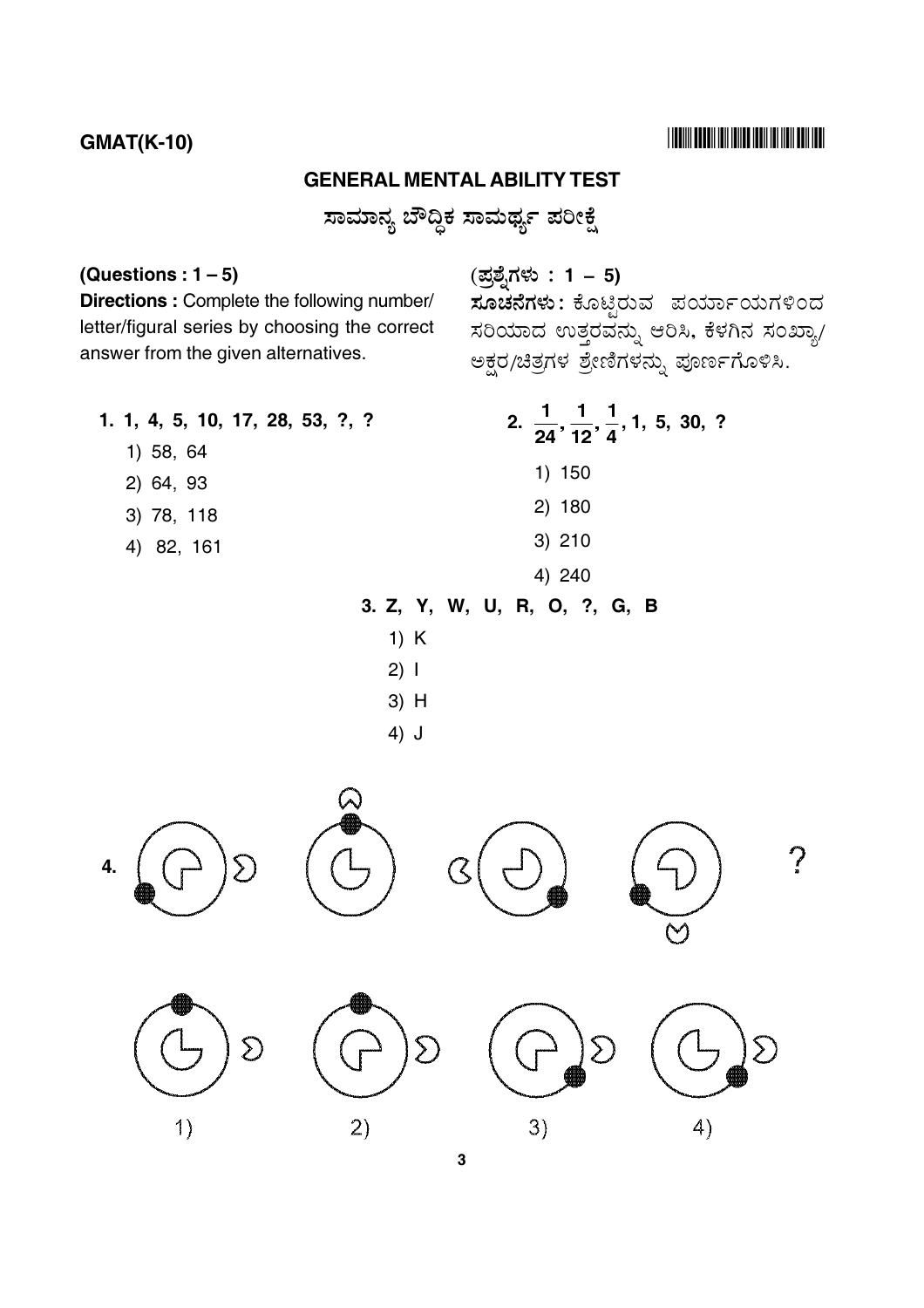#### 



#### (Question: 6)

6. Direction: Choose and substitute the correct set of signs in place of \* sequentially, selecting from the given alternatives to make the equation meaningful.

(ಪ್ರಶ್ನೆ: 6)

(ಪ್ರಶ್ನೆ: 7)

6. ಸೂಚನೆ : ಕೊಟ್ಟಿರುವ ಸಮೀಕರಣವನ್ನು ಅರ್ಥಪೂರ್ಣ ಮಾಡಲು, ಕೊಟ್ಟಿರುವ ಯಾವ ಚಿಹ್ನೆಗಳ ಗಣವನ್ನು  $\ast$  ಚಾಗದಲ್ಲಿ ಕ್ರಮವಾಗಿ ಆದೇಶಿಸಬೇಕು ಎಂಬುದನು, ಪರ್ಯಾಯಗಳಿಂದ ಆರಿಸಿ.

 $90 * 100 * 10 * 100 * 110 * 10$ 

(Question: 7)

7. Direction: When the signs are changed as shown below, which one of the given equations will be correct?

$$
-\text{to} \times
$$

$$
\times
$$
 to =

- $=$  to  $+$
- $+10 -$
- $\div$  to  $-$

7. ಸೂಚನೆ : ಕೆಳಗೆ ಸೂಚಿಸಿರುವ ರೀತಿಯಲ್ಲಿ ಚಿಹ್ನೆಗಳನ್ನು ಬದಲಿಸಿದಾಗ ಕೊಟ್ಟಿರುವ ಯಾವ ಸಮೀಕರಣವು ಸರಿಯಾಗಿರುತ್ತದೆ ?

$$
- \overrightarrow{a}_{\lambda} \times \overrightarrow{n}
$$

$$
\times \overrightarrow{a}_{\lambda} = \overrightarrow{n}
$$

$$
= \overrightarrow{a}_{\lambda} + \overrightarrow{n}
$$

$$
+ \overrightarrow{a}_{\lambda} - \overrightarrow{n}
$$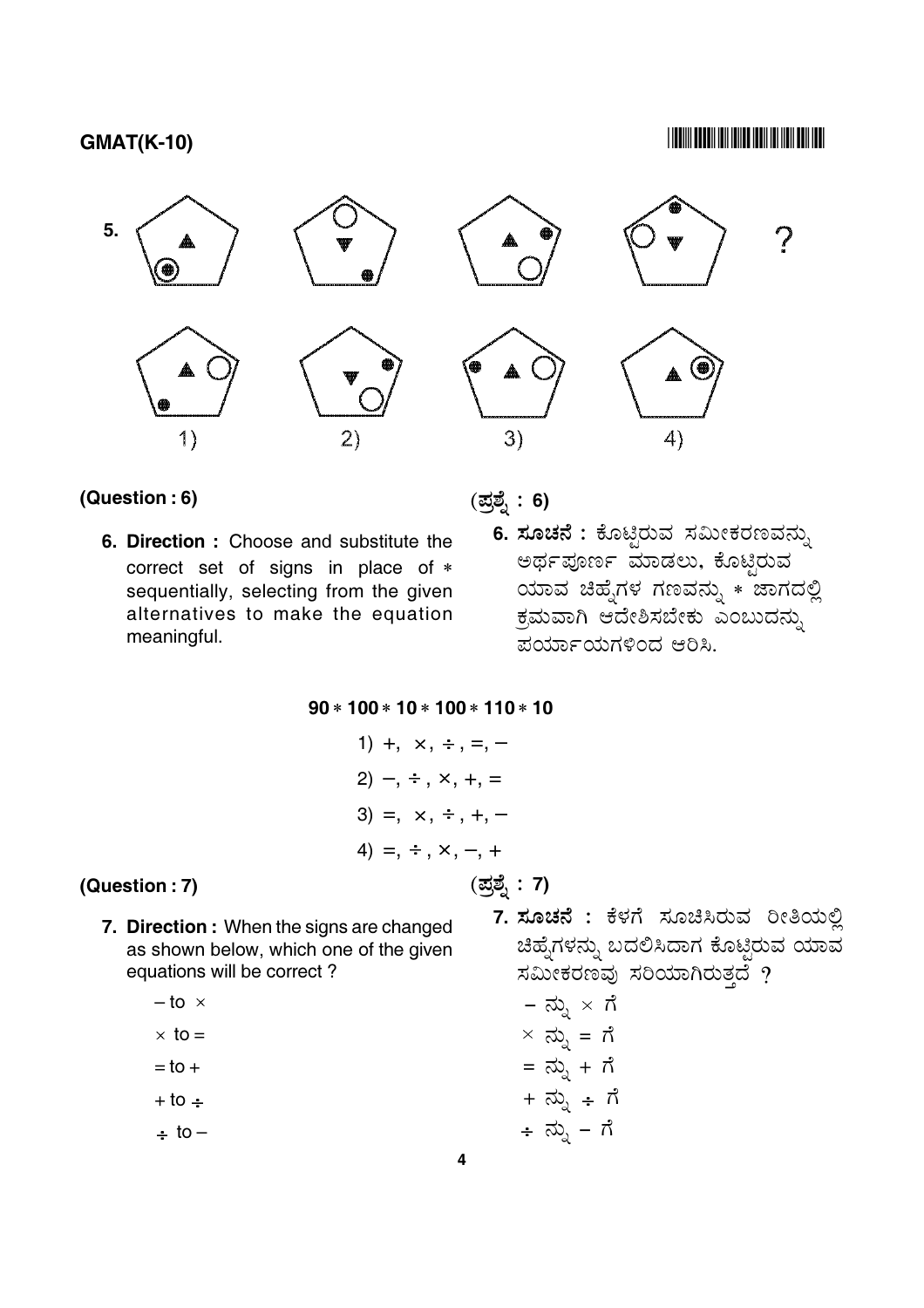1)  $96 - 24 + 36 = 48 \times 84 \div 12$ 2)  $96 + 24 - 36 \div 48 \times 84 = 12$ 3)  $96 + 24 - 36 = 48 \div 84 \times 12$ 4)  $96 - 24 + 36 \times 48 \div 84 = 12$ (ಪ್ರಶ್ನೆ : 8)

(Question: 8)

8. A student starts from a place A towards East and reaches place B. From there he turns towards South-West and reaches place C. He then turns towards South-East and reaches place D. From there he turns towards East and reaches a place E. He then turns towards North and finally reaches place F. Which of the following figures shows his movement?



(Questions:  $9 - 10$ )

Directions : In the following questions find the missing letters in the given pattern.

8. ಒಬ್ಬ ವಿದ್ಯಾರ್ಥಿಯು ಸ್ಥಳ A ಯಿಂದ ಹೊರಟು ಪೂರ್ವ ದಿಕ್ಕಿನಲ್ಲಿ ಚಲಿಸಿ ಸ್ಥಳ B ಗೆ ತಲುಪುತ್ತಾನೆ. ಅಲ್ಲಿಂದ ನೈರುತ್ಯಕ್ಕೆ ತಿರುಗಿ ಸ್ಥಳ ತಲುಪುತ್ತಾನೆ. ನಂತರ ಆಗ್ನೇಯ ದಿಕ್ಕಿಗೆ ತಿರುಗಿ ಸ್ಥಳ D ಯನ್ನು ತಲುಪಿ ಅಲ್ಲಿಂದ ಪೂರ್ವ ದಿಕ್ಕಿನಲ್ಲಿ ಚಲಿಸಿ ಸ್ಥಳ E ಗೆ ತಲುಪುತ್ತಾನೆ. ಅಲ್ಲಿಂದ ಉತ್ತರ ದಿಕ್ಕಿಗೆ ತಿರುಗಿ ಕಡೆಗೆ ಸ್ಥಳ F ತಲುಪಿದರೆ ಈ ಕೆಳಗಿನ ಯಾವ ಚಿತ್ತವು ಅವನು ಚಲಿಸಿದ ಪಥವನ್ನು ಸೂಚಿಸುತ್ತದೆ ?



(ಪ್ರಶ್ನೆಗಳು : 9 – 10) ಸೂಚನೆಗಳು : ಕೆಳಕಂಡ ವಿನ್ಯಾಸದಲ್ಲಿ ಬಿಟ್ಟು ಹೋಗಿರುವ ಪ್ರಶ್ನಗಳಿಗೆ ಅನುಸಾರವಾಗಿ ಅಕ್ಷರಗಳನ್ನು ಕೂಟ್ಟರುವ ಕಂಡುಹಿಡಿಯಿರಿ.

| ,,,,,,,,,,,,,,,,,,,,,,,,,, |    |    | ,,,,,,,,,,,,,,,,,,,,,,,,,,,,,,,,<br>49 |
|----------------------------|----|----|----------------------------------------|
| ____________________       |    | D  | 38                                     |
|                            | F  |    | ---------------------<br>46            |
| 51                         | 36 | 46 |                                        |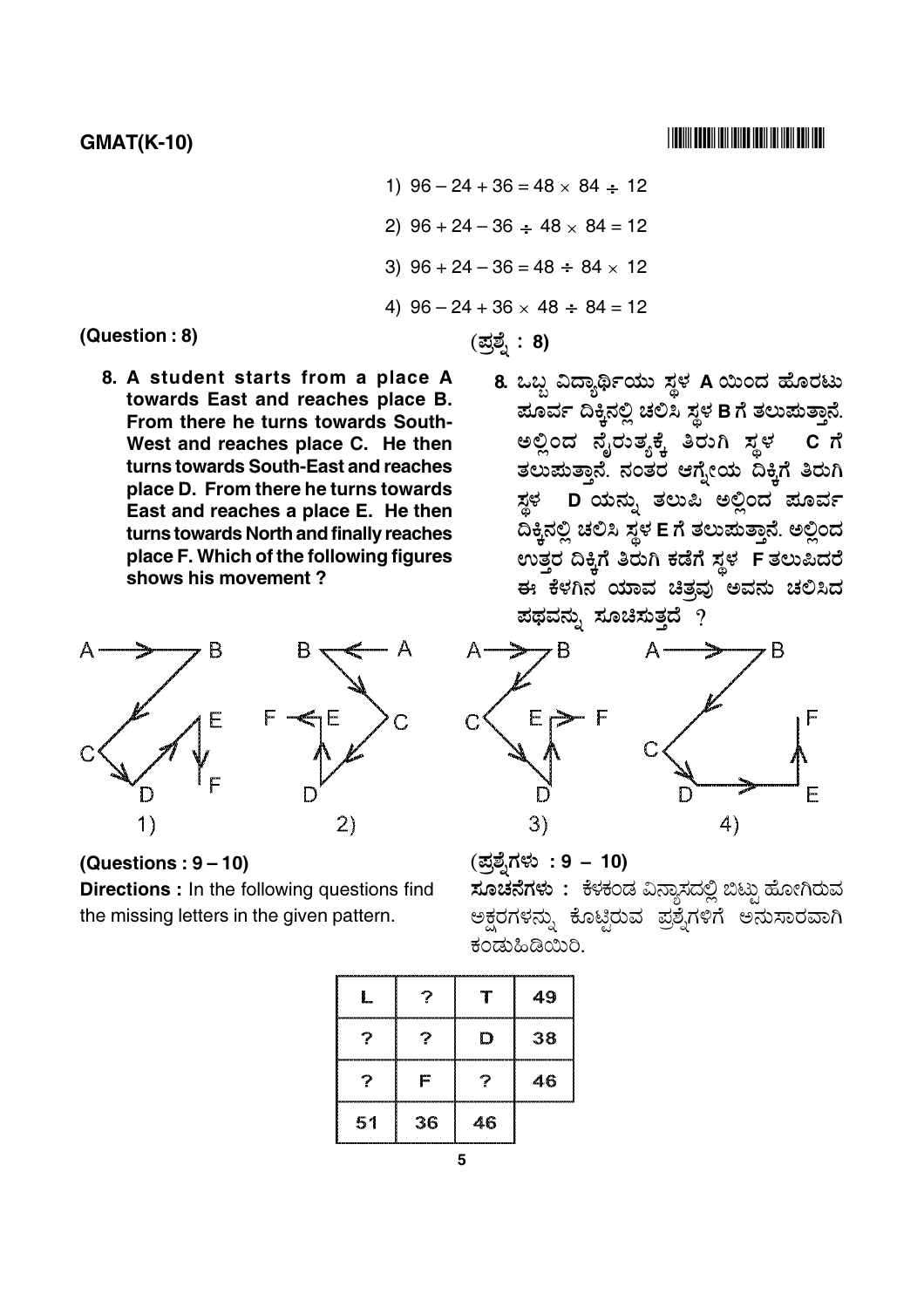- 9. Find the missing letter in the third column.
- 9. ಮೂರನೆಯ ಸಂಭದಲ್ಲಿ ಬಿಟ್ಟು ಹೋಗಿರುವ ಅಕ್ಷರವನ್ನು ಕಂಡುಹಿಡಿಯಿರಿ.
- $1) V$  $2)$  S  $3) P$  $4)$  M
- 10. Find the missing letters in the second row.

10. ಎರಡನೆಯ ಸಾಲಿನಲ್ಲಿ ಬಿಟ್ಟು ಹೋಗಿರುವ ಅಕ್ಷರಗಳನ್ನು ಕಂಡುಹಿಡಿಯಿರಿ.

- $1)$  Q, H
- $2)$  R, I
- 3) U, M
- 4) V.N

## (Questions:  $11 - 12$ )

**Directions:** A problem figure is given at the left side. Find its correct mirror image from the ಕೊಟ್ಟಿದೆ. ಅದರ ಸರಿಯಾದ ದರ್ಪಣ ಪ್ರತಿಬಿಂಬವನ್ನು alternatives.

(ಪ್ರಶ್ನೆಗಳು: 11 – 12) ಸೂಚನೆಗಳು : ಎಡಭಾಗದಲ್ಲಿ ಒಂದು ಪ್ರಶ್ನಾಚಿತ್ರವನ್ನು ಪರ್ಯಾಯಗಳಿಂದ ಕಂಡುಹಿಡಿಯಿರಿ.



#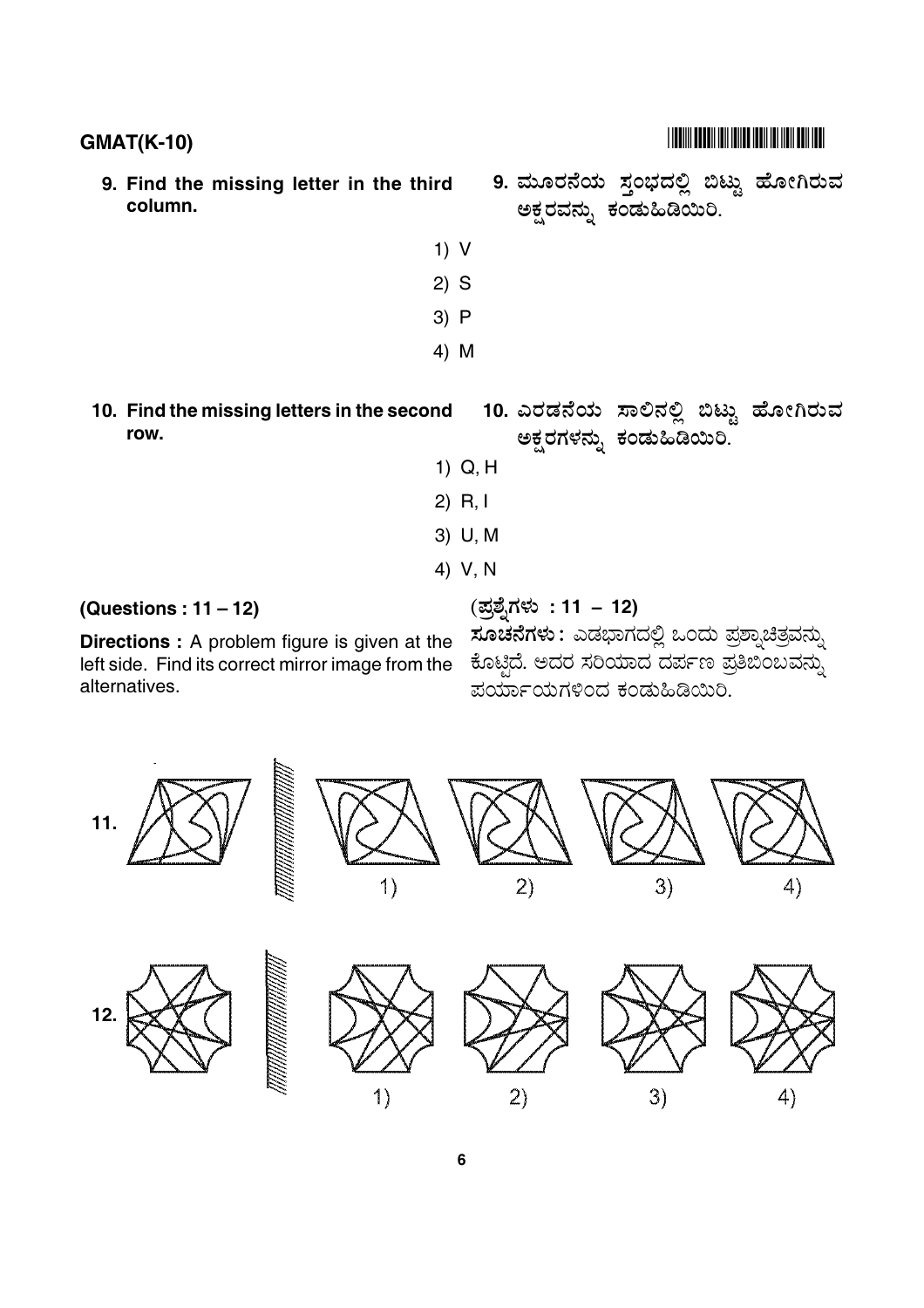(Question: 13)

- 13. A, B, C, D and E are the members of a family.
	- a) The present age of A is  $1\frac{1}{2}$  times that of B.
	- b) B is twice the age of C.
	- c) C is 8 years older than D.
	- d) D is  $1\frac{1}{2}$  times the age of E.

If the present age of E is 10 years, then find the difference between the ages of B and D.

- 1)  $48$  years
- $2)$  41 years
- 3) 31 years
- 4) 28 years

#### (Questions:  $14-18$ )

Directions : Complete the given number / letter / figure analogy by choosing the correct answer from the given alternatives.

## (ಪ್ರಶ್ನೆ: **13)**

- 13. A, B, C, D ಮತ್ತು E ಇವರುಗಳು ಒಂದು ಕುಟುಂಬದ ಸದಸ್ಯರು.
	- a) A ಯ ಈಗಿನ ವಯಸ್ಸು B ಯ ವಯಸಿನ  $1\frac{1}{2}$ ಯಷ್ಠಿದೆ.
	- b) B ಯ ವಯಸ್ಸು C ಯ ವಯಸ್ಸಿನ ಎರಡರಷ್ತಿದೆ.
	- c) C ಯು D ಗಿಂತ 8 ವರ್ಷ ದೊಡ್ಡವನು.
	- d) D ಯ ವಯಸ್ಸು E ಯ ವಯಸ್ಸಿನ  $1\frac{1}{2}$ ಯಷ್ಷಿದೆ.

E ಯ ಈಗಿನ ವಯಸ್ಸು 10 ವರ್ಷವಾದರೆ B ಮತ್ತು D ಗಳ ವಯಸ್ಸಿನ ಅಂತರವನ್ನು ಕಂಡುಹಿಡಿಯಿರಿ.

- 1) 48 ವರ್ಷಗಳು
- 2) 41 ವರ್ಷಗಳು
- 3) 31 ವರ್ಷಗಳು
- 4) 28 ವರ್ಷಗಳು

(ಪ್ರಶೈಗಳು: 14 – 18)

<mark>ಸೂಚನೆಗಳು</mark> : ಕೊಟ್ಟಿರುವ ಪರ್ಯಾಯಗಳಿಂದ ಸರಿಯಾದ ಉತ್ತರವನ್ನು ಆರಿಸಿ, ಕೊಟ್ಟಿರುವ ಸಂಖ್ಯಾ / ಅಕ್ಷರ/ಚಿತ್ರಗಳಸಾಮ್ಮತೆಗಳನ್ನು ಪೂರ್ಣಗೊಳಿಸಿ.

14.  $441 : 7 : 576 : ?$  $1)6$  $2) 8$  $3) 12$  $4) 14$ 

###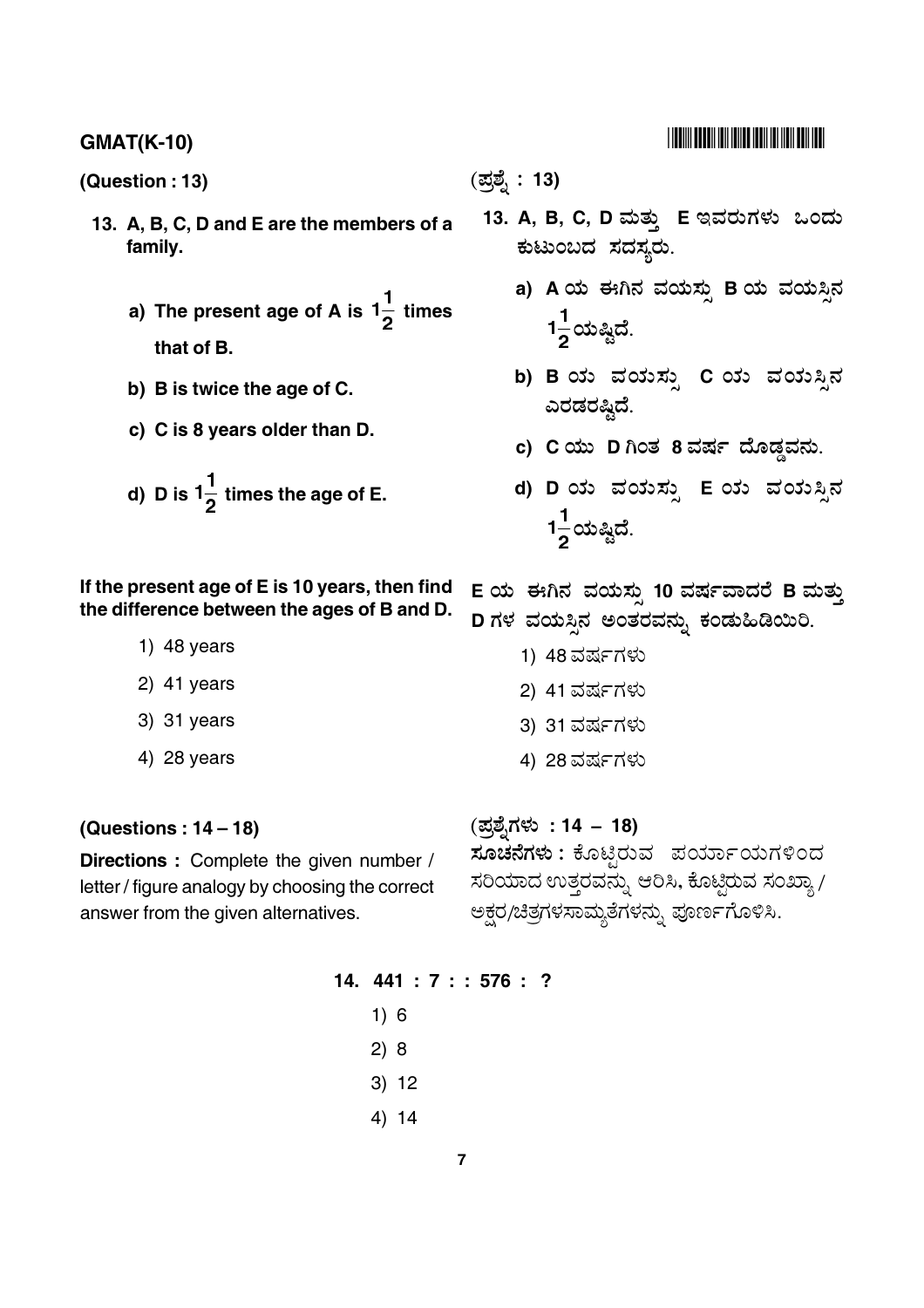

## 16. VBRMTH: EOIZGU: : PFXLWA: ?

- 1) K S C Y D N 2) K S X C W N  $3)$  K F C Y W Z
	- $4)$  K F X C D Z





П















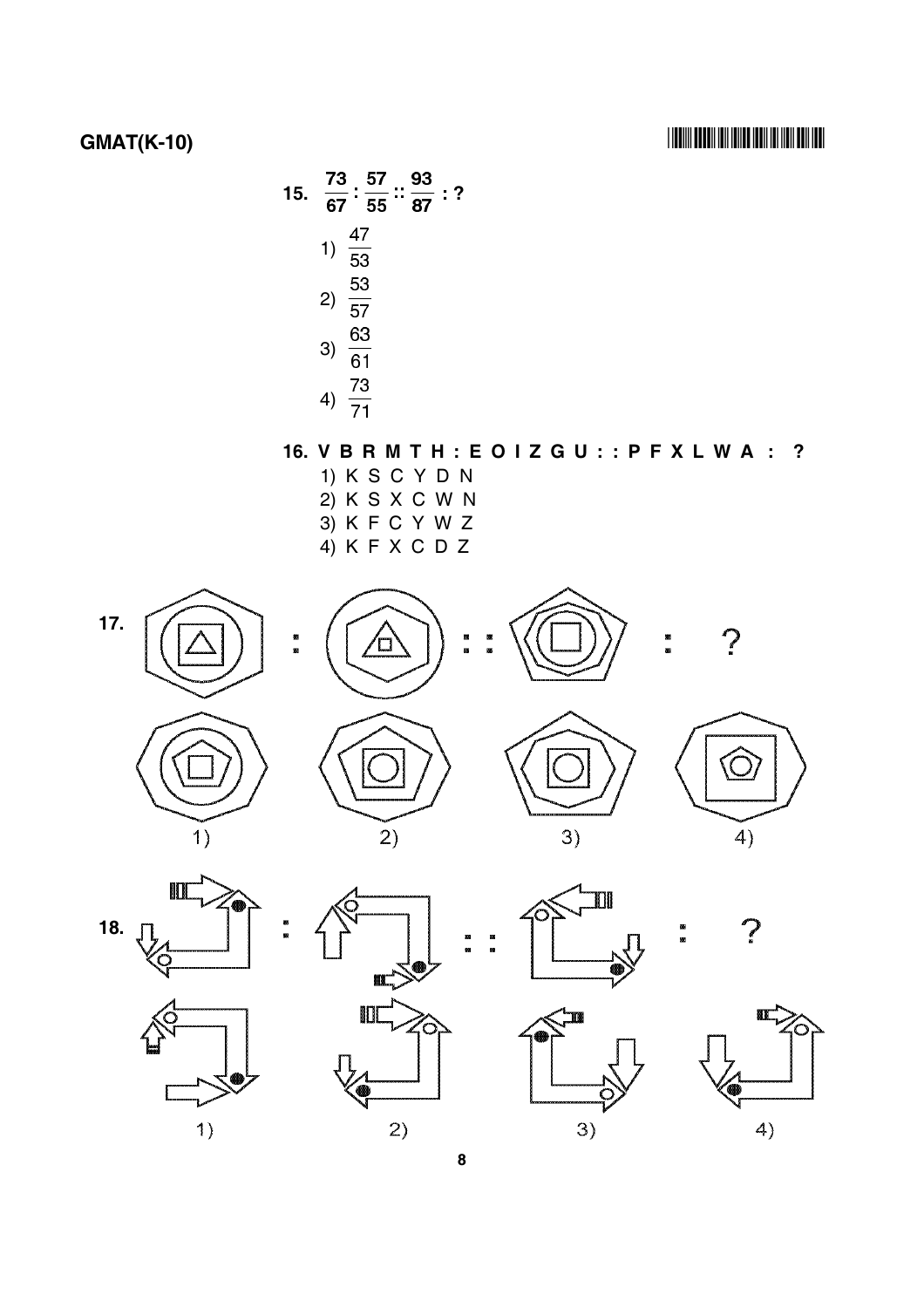## **GMAT(K-10)**

## (Questions:  $19-21$ )

**Directions:** Identify the number of specified geometric shapes in the given diagrams and mark the correct answers.

19. How many triangles are there in the qiven fiqure?



20. How many quadrilaterals are there in the given figure?



(ಪ್ರಶ್ನೆಗಳು : 19 – 21)

ಸೂಚನೆಗಳು : ಕೆಳಗೆ ಕೊಟಿರುವ ಚಿತ್ರಗಳಲ್ಲಿ ಸೂಚಿತ ಜ್ಯಾಮಿತಿಯ ಆಕೃತಿಗಳ ಸಂಖ್ಯೆಯನ್ನು ಕಂಡುಹಿಡಿದು ಉತ್ತರವನ್ನು ಗುರುತಿಸಿ.

- 19. ಕೊಟ್ಟಿರುವ ಚಿತ್ರದಲ್ಲಿ ಎಷ್ಟು ತ್ರಿಭುಜಗಳಿವೆ ?
	- $1) 15$
	- $2) 14$
	- $3) 13$
	- $4) 11$

# 20. ಕೊಟ್ಲಿರುವ ಚಿತ್ರದಲ್ಲಿ ಎಷ್ಟು ಚತುರ್ಭುಜಗಳಿವೆ ?

- $1)7$
- $2) 8$
- $3)9$
- $4) 10$

21. How many semicircles are there in the given figure?



- 21. ಕೊಟ್ಟಿರುವ ಚಿತ್ರದಲ್ಲಿ ಎಷ್ಟು ಅರ್ಧವೃತ್ತಗಳಿವೆ ?
	- $1) 16$
	- $2) 18$
	- $3) 20$
	- 4) 24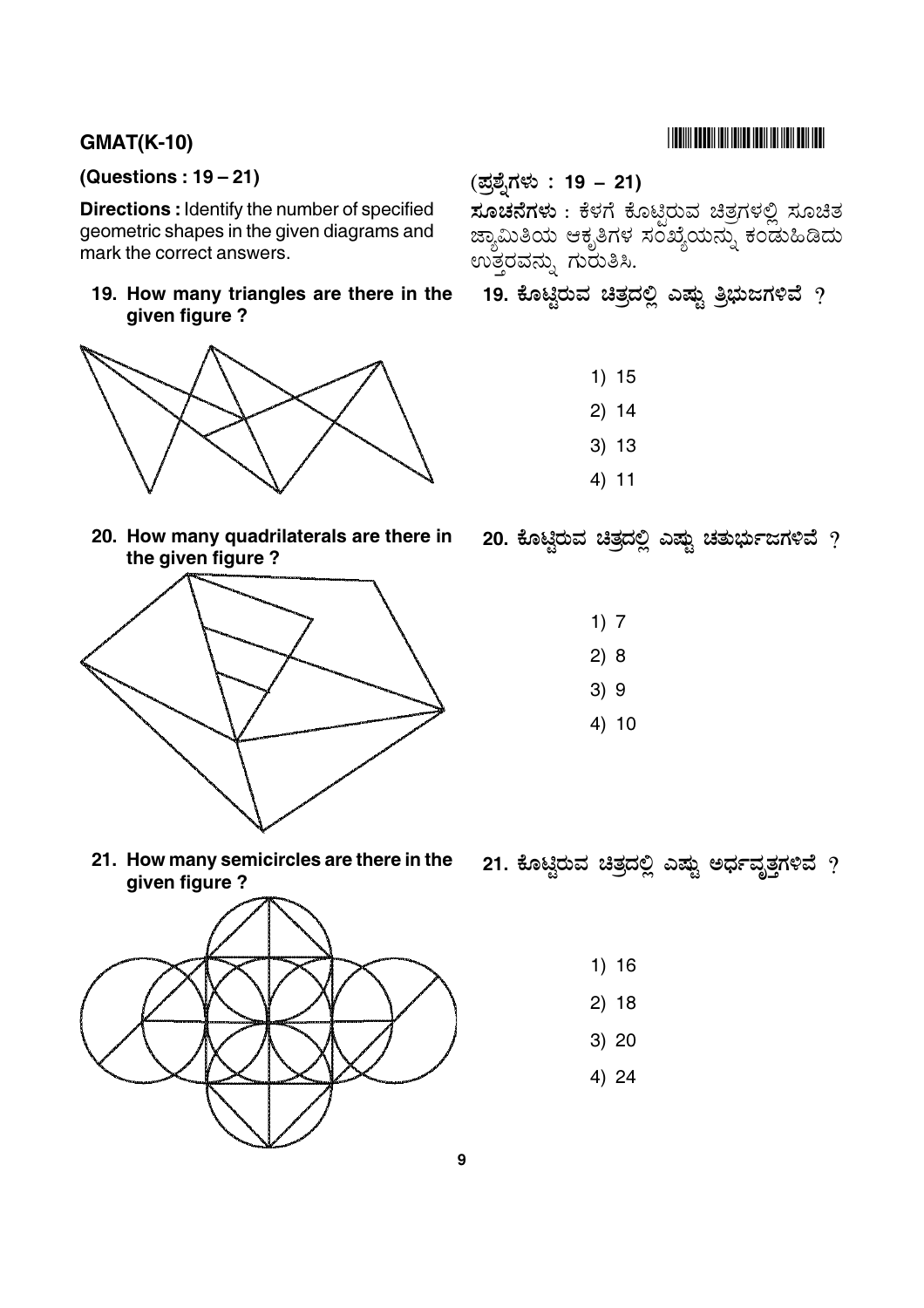#### **GMAT(K-10)**

(Question: 22)

(ಪ್ರಶ್ನೆ: 22)

22. Direction: Find the missing number in the following pattern of numbers.

22. ಸೂಚನೆ : ಈ ಕೆಳಗೆ ಕೊಟ್ಟಿರುವ ಸಂಖ್ಯಾ ವಾಾದರಿಯಲ್ಲಿ ಬಿಟ್ಟು ಹೋಗಿರುವ ಸಂಖ್ಯೆಯನ್ನು ಕಂಡುಹಿಡಿಯಿರಿ.

|   | 6  |    | 16   15        | 10              | 7                |   |
|---|----|----|----------------|-----------------|------------------|---|
| 4 | -7 |    | 13 12          | $\overline{11}$ | $\boldsymbol{2}$ | 8 |
| 3 | 8  | 20 | $\mathcal{P}$  | 16              | 6                | 5 |
| 5 | 3  |    | $14$   13   12 |                 | 5                |   |
|   | 8  |    | $17$   14   15 |                 | 4                |   |

- $1) 18$
- $2) 20$
- $3) 22$
- 4) 26

(Question: 23)

23. P, Q, R, S, T and U are six brothers. Q is younger than P, but elder than S. T is elder than P. R and U are twins. P is elder than R and Q is younger than U. Who is the eldest?

(ಪ್ರಶ್ನೆ: 23)

- 23. P, Q, R, S, T ಮತ್ತು U ಆರು ಮಂದಿ ಸಹೋದರರು. Q ವು P ಗಿಂತ ವಯಸಿನಲ್ಲಿ ಚಿಕ್ತವನು, ಆದರೆ S ಗಿಂತ ದೊಡ್ಡವನು. T ಯು P ಗಿಂತ ದೊಡ್ಡವನು. R ಮತ್ತು U ಅವಳಿ ಸಹೋದರರು. P ಯು R ಗಿಂತ ದೊಡ್ಡವನು ಹಾಗೂ Q ವು U ಗಿಂತ ಚಿಕ್ಕವನು. ಹಾಗಾದರೆ ಎಲ್ಲರಿಗಿಂತ ವಯಸ್ಸಿನಲ್ಲಿ ದೊಡ್ಡವನು ಯಾರು  $?$
- $3)$  U

 $1)$  S

 $2)$  T

4)  $P$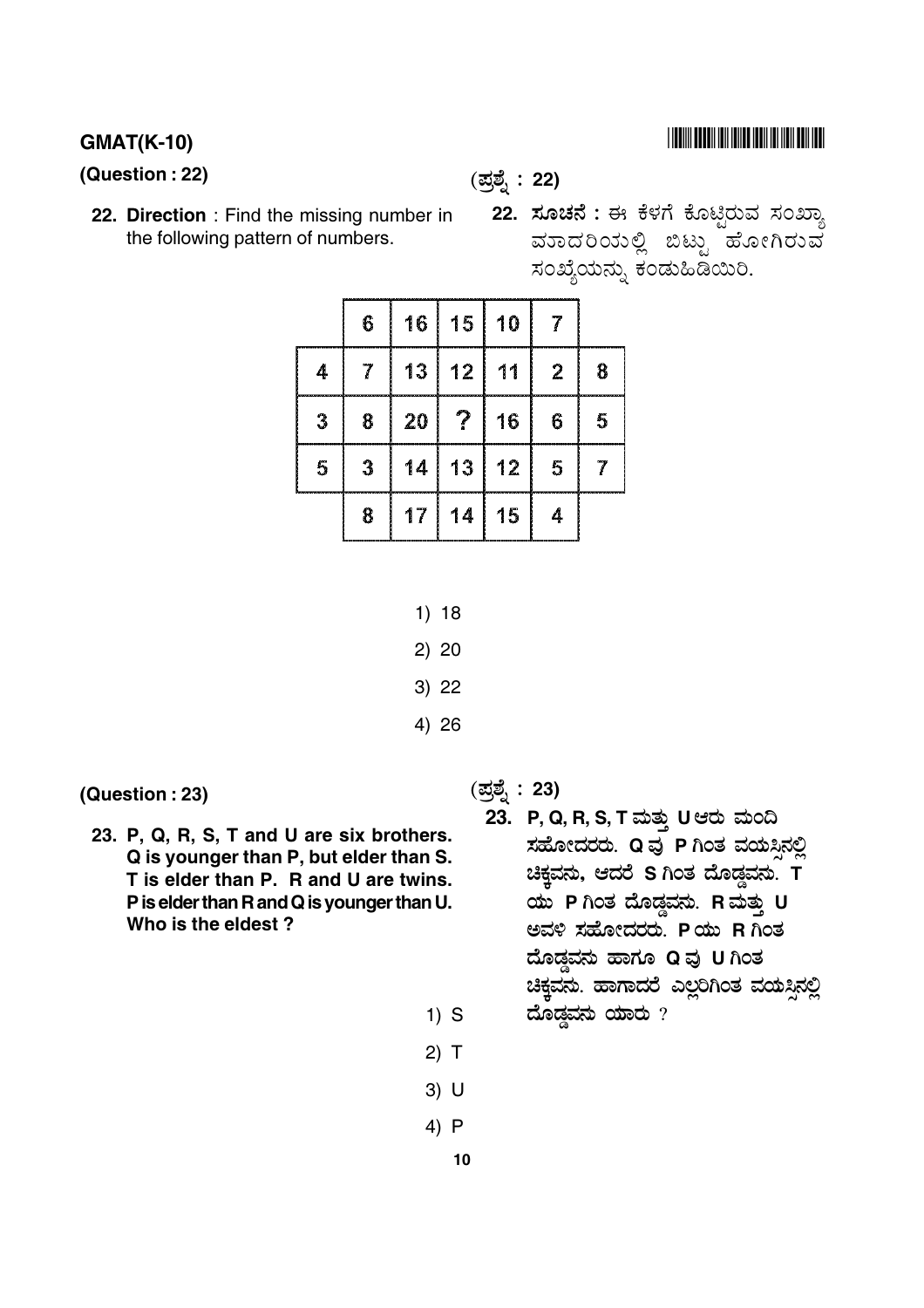## 

#### (Questions:  $24 - 25$ )

**Directions** : The following questions are based on the given intersecting figures.

## (ಪ್ರಶೈಗಳು: 24 – 25)

ಸೂಚನೆಗಳು : ಈ ಕೆಳಗಿನ ಪ್ರಶ್ನೆಗಳು ಕೊಟ್ಟಿರುವ ಛೇದಿಸುವ ಆಕೃತಿಗಳನ್ನು ಆಧರಿಸಿವೆ.



24. Which pair of numbers given below are inside any two figures only?

24. ಕೆಳಗೆ ಕೊಟ್ಟಿರುವ ಯಾವ ಸಂಖ್ಯೆಗಳ ಜೋಡಿಯು ಯಾವುದಾದರೂ ಎರಡು ಚಿತ್ರಗಳಲ್ಲಿ ಮಾತ್ರ ಇದೆ  $\gamma$ 

- $1)$  9, 12  $2)$  3, 11  $3)$  3, 13 4) 11, 1
- 25. ಕೆಳಗೆ ಕೊಟ್ಟಿರುವ ಯಾವ ಸಂಖ್ಯೆಯು ಚಿತ್ರ 25. Which of the following number lies in the figures II, III and IV only ? II, III ಮತ್ತು IVರಲ್ಲಿ ಮಾತ್ರ ಇದೆ  $\overline{?}$ 
	- $1)9$  $2) 5$
	- $3)8$
	- $4) 10$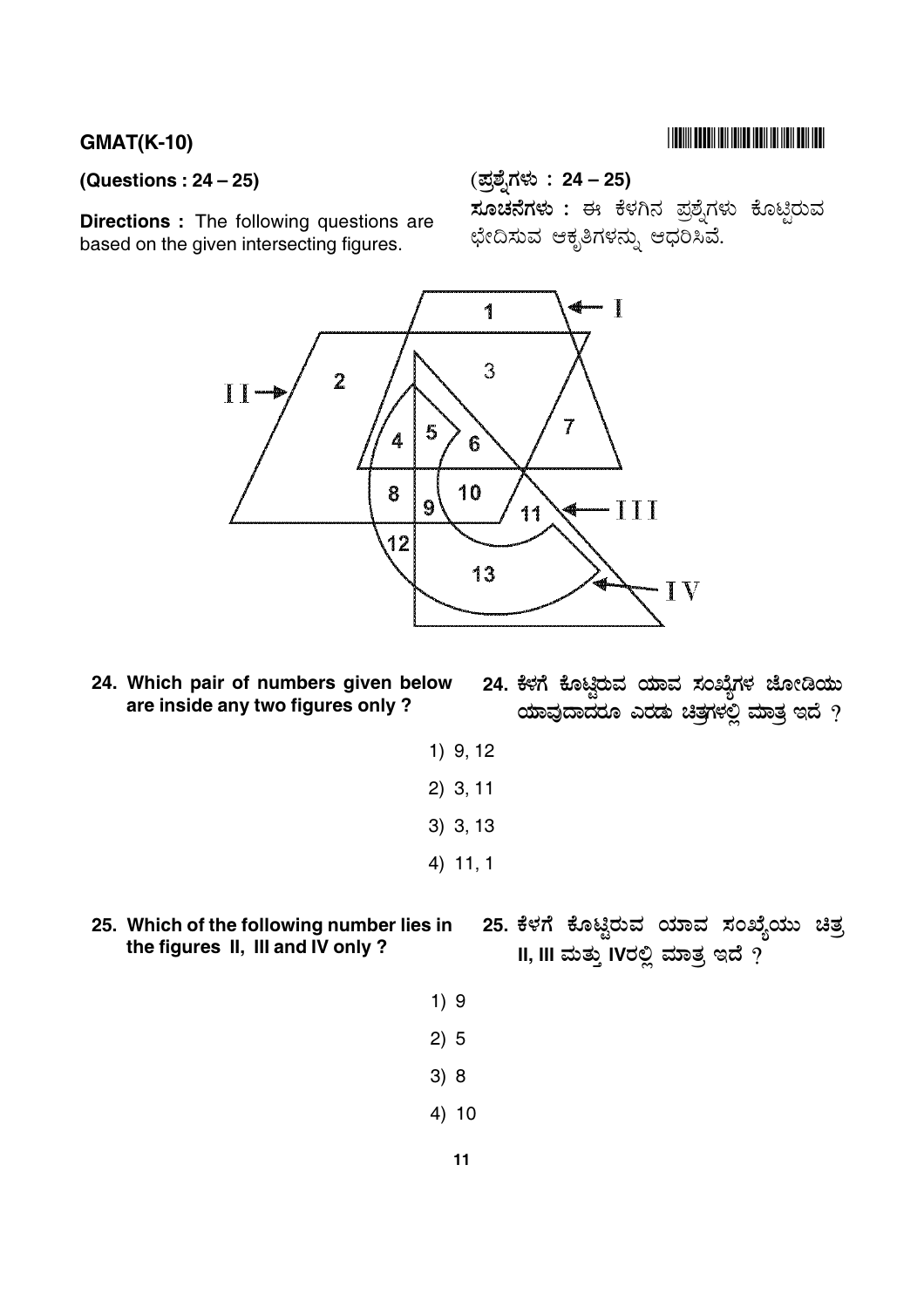#### **GMAT(K-10)**

(Question: 26)

26. In which one of the alternative figures all the given components in the problem figure are found?

(ಪ್ರಶ್ನೆ : 26)

26. ಯಾವ ಪರ್ಯಾಯ ಚಿತ್ರದಲ್ಲಿ ಪ್ರಶ್ನಾ ಚಿತ್ರದಲ್ಲಿ ಕೊಟ್ಟಿರುವ ಎಲ್ಲಾ ಭಾಗಗಳೂ ಇವೆ ?



#### (Question: 27)

27. Direction: Take the given statements as true and decide which of the conclusions logically follow from the statements.

#### **Statements:**

- 1. Some doctors are students.
- 2. All students are men.

#### **Conclusions:**

- I. All doctors are men.
- II. All men are not students.
- III. Some men are doctors.
- IV. All students are doctors.
- 1) Only conclusion I follows
- 2) Only conclusion II follows
- 3) Conclusions II and III follow
- 4) Conclusions I and IV follow

### (ಪ್ರಶ್ನೆ: 27)

27. ಸೂಚನೆ : ಕೊಟ್ಲಿರುವ ಹೇಳಿಕೆಗಳು ಸರಿ ಎಂದು ಭಾವಿಸಿ, ಯಾವ ನಿರ್ಣಯವು ತಾರ್ಕಿಕವಾಗಿ ಹೊರಹೊಮುತದೆ ಎಂದು ನಿರ್ಧರಿಸಿ.

#### ಹೇಳಿಕೆಗಳು :

- 1. ಕೆಲವು ವೈದ್ಯರು ವಿದ್ಯಾರ್ಥಿಗಳು.
- 2. ಎಲ್ಲಾ ವಿದ್ಯಾರ್ಥಿಗಳೂ ಮಹನೀಯರು.

#### ನಿರ್ಣಯಗಳು :

- I. ಎಲ್ಲಾ ವೈದ್ಯರೂ ಮಹನೀಯರು.
- II. ಎಲಾ ಮಹನೀಯರು ವಿದ್ಯಾರ್ಥಿಗಳಲ.
- III. ಕೆಲವು ಮಹನೀಯರು ವೈದ್ಯರು.
- IV. ಎಲ್ಲಾ ವಿದ್ಯಾರ್ಥಿಗಳೂ ವೈದ್ಯರು.
- 1) ಕೇವಲ ನಿರ್ಣಯ I ಅನುಸರಿಸುತದೆ
- 2) ಕೇವಲ ನಿರ್ಣಯ II ಅನುಸರಿಸುತ್ತದೆ
- 3) ನಿರ್ಣಯಗಳು II ಮತ್ತು III ಅನುಸರಿಸುತ್ತವೆ
- 4) ನಿರ್ಣಯಗಳು I ಮತ್ತು IV ಅನುಸರಿಸುತ್ತವೆ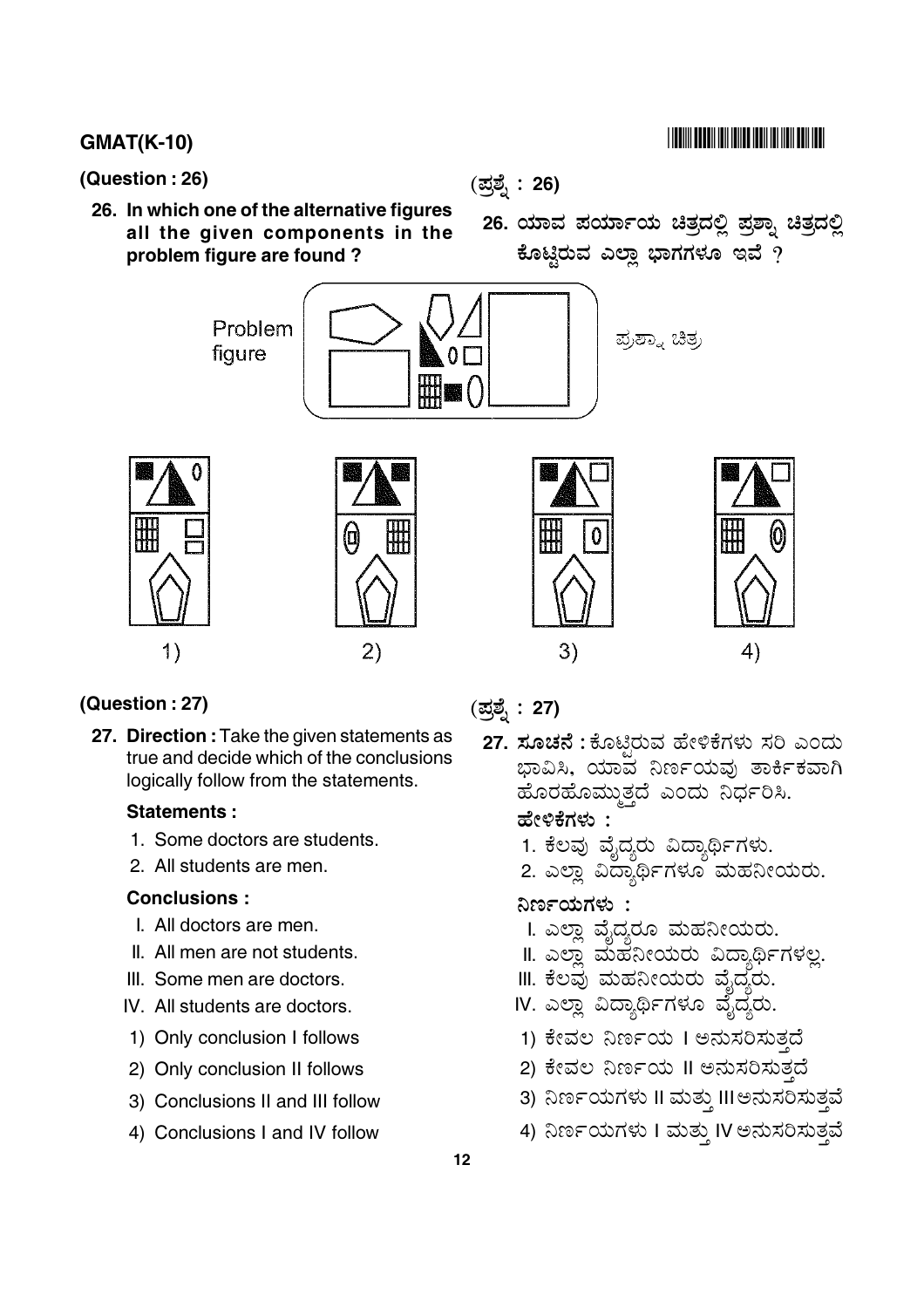#### **GMAT(K-10)**

#### (Questions:  $28 - 29$ )

Directions : In the following questions there are four groups of numbers/letters of which three are alike and one is different. Find the one which is different.

## (ಪ್ರಶೈಗಳು: 28 - 29)

(ಪ್ರಶ್ನೆಗಳು: 30-31)

ಸೂಚನೆಗಳು : ಈ ಕೆಳಗಿನ ಪ್ರಶ್ನೆಗಳಲ್ಲಿ ಸಂಖ್ಯೆಗಳ/ಅಕ್ಷರಗಳ ಸಮೂಹಗಳ ನಾಲ್ಕು ಗುಂಪುಗಳನ್ನು ಕೊಟ್ಟಿದೆ. ಇವುಗಳಲ್ಲಿ ಮೂರು ಒಂದು ರೀತಿಯ ಸಂಬಂಧವನ್ನು ಹೊಂದಿರುತ್ತವೆ. ಒಂದು ಮಾತ್ರ ಭಿನ್ನವಾಗಿದೆ. ಭಿನ್ನವಾಗಿರುವುದನ್ನು ಗುರುತಿಸಿ.

|  | <b>28.</b> 1) 121 | 64 | 88 |
|--|-------------------|----|----|
|  | 2) 169            | 36 | 76 |
|  | 3) 196            | 25 | 70 |
|  | 4) 225            | 16 | 60 |

- **29. 1) ASTEROID** 
	- 2) AQUIFORM
	- 3) AVULSION
	- 4) ARGUMENT

#### (Questions:  $30 - 31$ )

**Directions:** Find the wrong number/figure in the given series.

<mark>ಸೂಚನೆಗಳು</mark> : ಕೊಟ್ಟಿರುವ ಶ್ರೇಣಿಗಳಲ್ಲಿ ತಪ್ಪಾದ ಸಂಖ್ಯೆ/

Ē



ಚಿತ್ರವನ್ನು ಕಂಡುಹಿಡಿಯಿರಿ.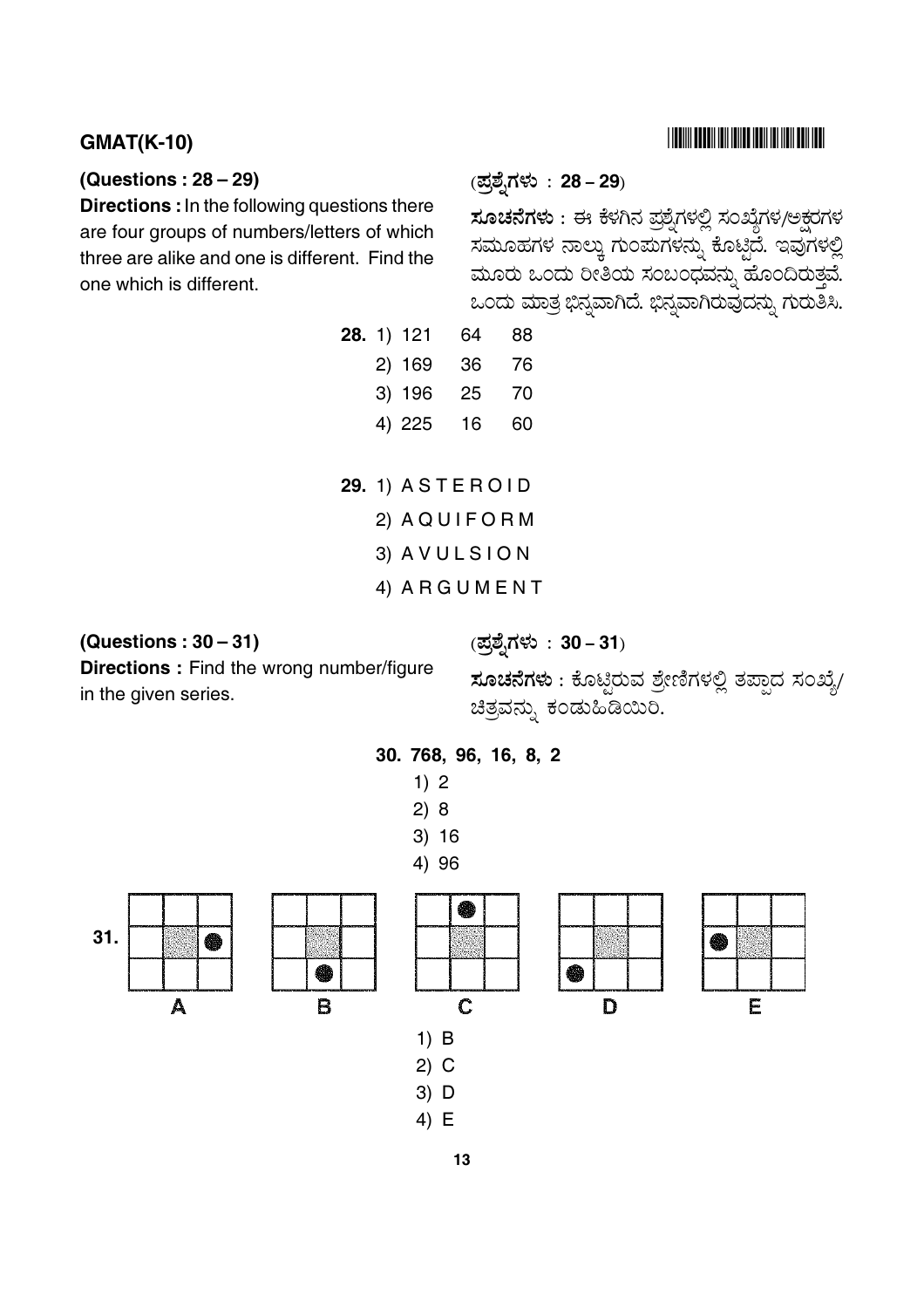## **GMAT(K-10)**

## (Questions:  $32 - 33$ )

(ಪ್ರಶೈಗಳು : 32 – 33)

**Directions:** Find the missing number in the given matrices.

| 32. | 112 | 16 | 7   | 256 |
|-----|-----|----|-----|-----|
|     | 117 | 14 | ?   | 182 |
|     | 143 | 12 | 11  | 156 |
|     |     |    |     |     |
|     |     |    |     |     |
| 33. | 9   | 27 | 162 |     |
|     | 13  | 39 | 234 |     |
|     | ?   | 51 | 306 |     |
|     |     |    |     |     |

ಸೂಚನೆಗಳು : ಕೊಟ್ಟಿರುವ ಮಾತೃಕೆಗಳಲ್ಲಿ ಬಿಟ್ಟುಹೋಗಿರುವ ಸಂಖ್ಯೆಯನ್ನು ಕಂಡುಹಿಡಿಯಿಂ.

- $1) 7$
- $2) 8$
- $3) 9$  $4) 11$
- $1) 17$
- $2) 21$
- $3) 23$
- 4) 31

## (Questions:  $34-35$ )

Directions: Find the missing part of the given figure from the alternatives.

## (ಪ್ರಶ್ನೆಗಳು : 34 – 35)

ಸೂಚನೆಗಳು : ಕೊಟ್ಟಿರುವ ಆಕೃತಿಗಳಲ್ಲಿ ಬಿಟ್ಟುಹೋಗಿರುವ ಭಾಗವನ್ನು ಪರ್ಯಾಯಗಳಿಂದ ಕಂಡುಹಿಡಿಯಿರಿ.









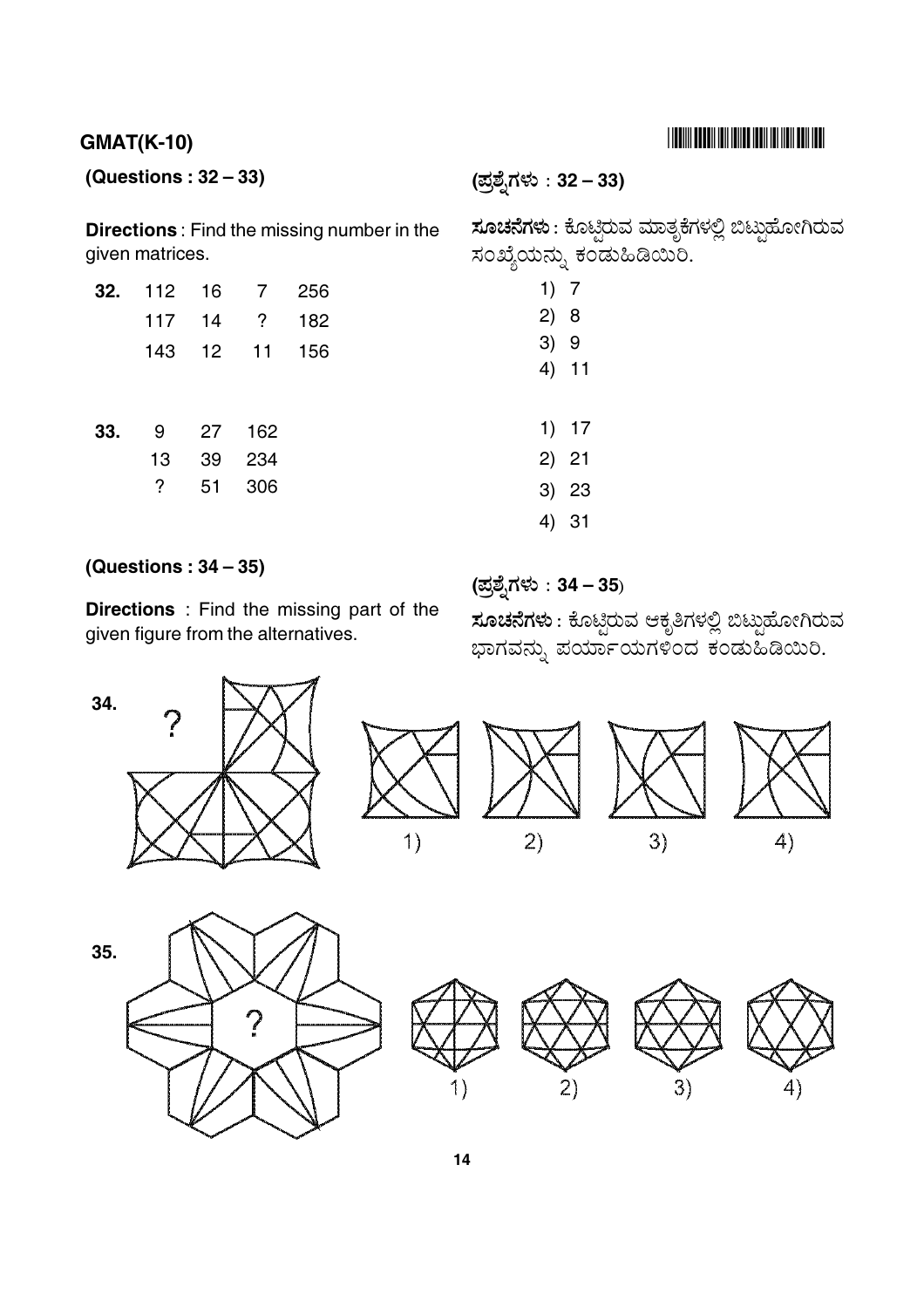| <b>GMAT(K-10)</b>                                                                                                                                                                                                                                                                                                                                                                                                                                                                                                           |                                                                                                                                                                                                                                                                          |  |  |  |
|-----------------------------------------------------------------------------------------------------------------------------------------------------------------------------------------------------------------------------------------------------------------------------------------------------------------------------------------------------------------------------------------------------------------------------------------------------------------------------------------------------------------------------|--------------------------------------------------------------------------------------------------------------------------------------------------------------------------------------------------------------------------------------------------------------------------|--|--|--|
| (Question : 36)                                                                                                                                                                                                                                                                                                                                                                                                                                                                                                             | (ಪ್ರಶ್ನೆ : <b>36</b> )                                                                                                                                                                                                                                                   |  |  |  |
| 36. In a code if $F H = 48$ and $K H = 88$ ,<br>then the code for MGB is                                                                                                                                                                                                                                                                                                                                                                                                                                                    | 36. ಒಂದು ಸಂಕೇತದ ಪ್ರಕಾರ FH=48,ಮತ್ತು KH=88<br>ಆದರೆ, M G B ಯ ಸಂಕೇತವು                                                                                                                                                                                                        |  |  |  |
| 1) 166                                                                                                                                                                                                                                                                                                                                                                                                                                                                                                                      |                                                                                                                                                                                                                                                                          |  |  |  |
| 2) 178                                                                                                                                                                                                                                                                                                                                                                                                                                                                                                                      |                                                                                                                                                                                                                                                                          |  |  |  |
| 3) 182                                                                                                                                                                                                                                                                                                                                                                                                                                                                                                                      |                                                                                                                                                                                                                                                                          |  |  |  |
| 4) 192                                                                                                                                                                                                                                                                                                                                                                                                                                                                                                                      |                                                                                                                                                                                                                                                                          |  |  |  |
| (Question: 37)                                                                                                                                                                                                                                                                                                                                                                                                                                                                                                              | (ಪ್ರಶ್ನೆ : 37)                                                                                                                                                                                                                                                           |  |  |  |
| 37. Direction : In a group of letters,<br>"A P D V G H N E R M" the order of the<br>letters is interchanged as follows :<br>$1st$ and $3rd$<br>$2^{nd}$ and $5^{th}$<br>$4^{\text{th}}$ and $7^{\text{th}}$<br>$6th$ and $9th$<br>$8th$ and 10 <sup>th</sup><br>Find the new group of letters formed from<br>the alternatives.<br>1) GNDAVPMEHR                                                                                                                                                                             | 37. ಸೂಚನೆ : "A P D V G H N E R M"ಈ ಗುಂಪಿನ<br>ಅಕ್ಷರಗಳನ್ನು ಕೆಳಗೆ ಸೂಚಿಸಿರುವಂತೆ ಅದಲು<br>ಬದಲು ಮಾಡಿದೆ.<br>1 ನೆಯ ಮತ್ತು 3ನೆಯ<br>2 ನೆಯ ಮತ್ತು 5ನೆಯ<br>4 ನೆಯ ಮತ್ತು 7ನೆಯ<br>6 ನೆಯ ಮತ್ತು 9ನೆಯ<br>8 ನೆಯ ಮತ್ತು 10ನೆಯ<br>ಹೊಸದಾಗಿ ರಚಿತವಾಗುವ ಅಕ್ಷರಗಳ ಗುಂಪನ್ನು<br>ಪರ್ಯಾಯಗಳಿಂದ ಕಂಡುಹಿಡಿಯಿರಿ. |  |  |  |
| 2) DGANPRVMHE                                                                                                                                                                                                                                                                                                                                                                                                                                                                                                               |                                                                                                                                                                                                                                                                          |  |  |  |
| 3) DNAGPVRHME                                                                                                                                                                                                                                                                                                                                                                                                                                                                                                               |                                                                                                                                                                                                                                                                          |  |  |  |
| 4) VGNADRPEMH                                                                                                                                                                                                                                                                                                                                                                                                                                                                                                               | (ಪ್ರಶೈಗಳು : 38 – 39)                                                                                                                                                                                                                                                     |  |  |  |
| (Questions: $38-39$ )<br>38. ಕೆಳಕಂಡ ನಿಬಂಧನೆಗೆ ಒಳಪಟ್ಟು ಈ ಕೆಳಗೆ<br>38. Which one of the following Venn<br>ಕೊಟ್ಟಿರುವ ಯಾವ ವೆನ್ ಚಿತ್ರವು A, B, C ಮತ್ತು<br>diagrams represents the relationship<br>D ಗಳಿಗಿರುವ ಸಂಬಂಧವನ್ನು ಸೂಚಿಸುತ್ತದೆ ?<br>among A, B, C and D under the<br>conditions given below :<br>a) ಎಲ್ಲಾ Cಯು Bಗೆ ಸೇರಿದೆ.<br>a) All of C belongs to B.<br>b) B ಯ ಸ್ವಲ್ಪ ಭಾಗ A ಗೆ ಸೇರಿದೆ.<br>b) Some part of B belongs toA.<br>c) C ಮತ್ತು B ಗಳ ಸ್ವಲ್ಪ ಭಾಗಗಳು D ಗೆ<br>c) Some parts of both C and B belong<br>ಸೇರಿವೆ.<br>to D. |                                                                                                                                                                                                                                                                          |  |  |  |
| (2)<br>1)<br>15                                                                                                                                                                                                                                                                                                                                                                                                                                                                                                             | 3)<br>4)                                                                                                                                                                                                                                                                 |  |  |  |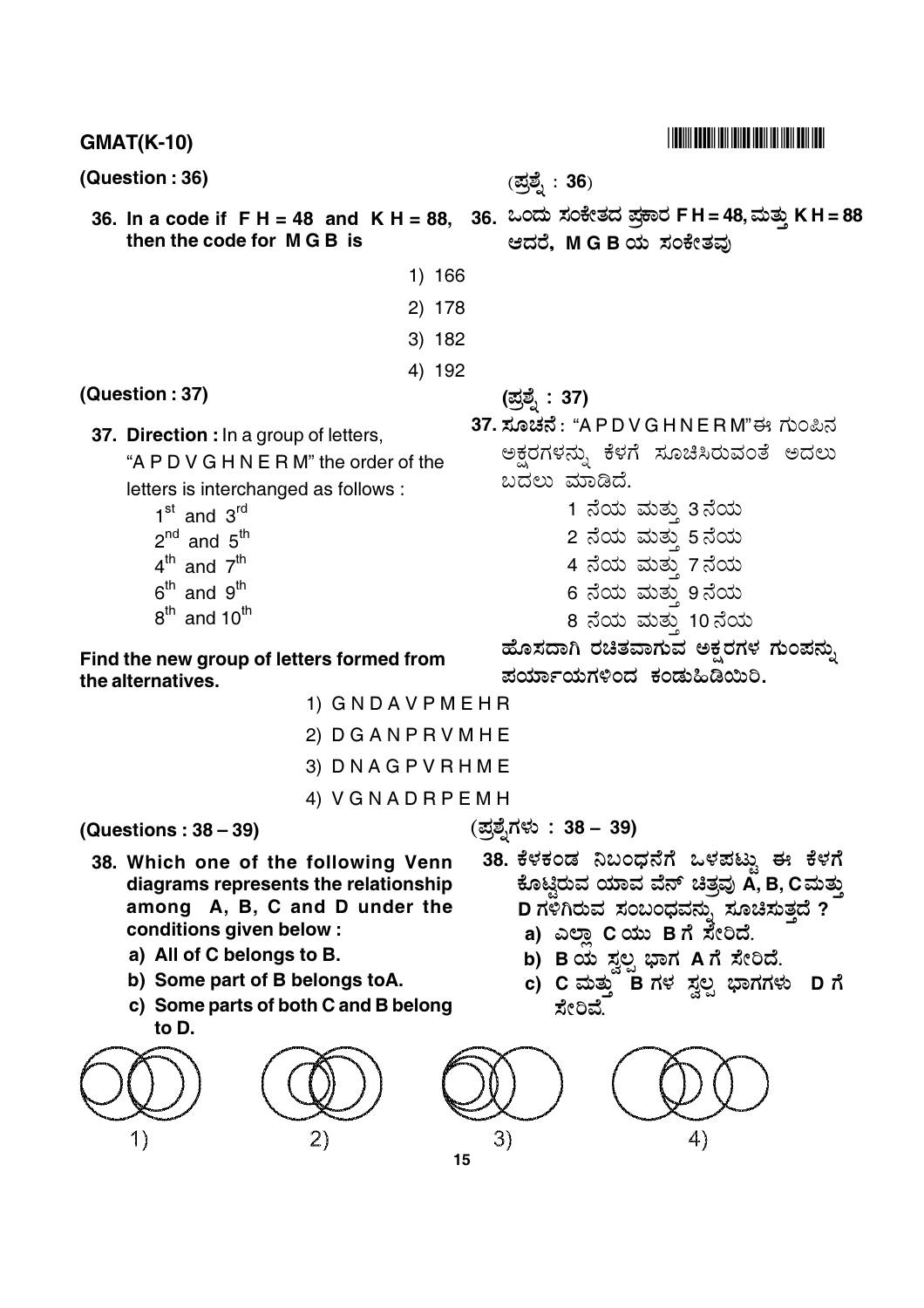- 39. In a high school the languages studied by the students are as follows:
	- a) 250 students study English
	- b) 180 students study Kannada
	- c) 160 students study Sanskrit
	- d) 100 students study both English and Kannada
	- e) 80 students study both English and Sanskrit

Find the total number of students in the high school.

- 
- 39. ಒಂದು ಪ್ರೌಢಶಾಲೆಯಲ್ಲಿ ವಿದ್ಯಾರ್ಥಿಗಳು ಅಧ್ಯಯನ ಮಾಡುವ ಭಾಷೆಗಳು ಕೆಳಕಂಡಂತೆ ಇವೆ.
	- a) 250ವಿದ್ಯಾರ್ಥಿಗಳು ಇಂಗ್ಲೀಷ್ ಅಧ್ಯಯನ ಮಾಡುವರು
	- b) 180ವಿದ್ಯಾರ್ಥಿಗಳು ಕನ್ನಡ ಅಧ್ಯಯನ ಮಾಡುವರು
	- c) 160ವಿದ್ಯಾರ್ಥಿಗಳು ಸಂಸ್ತತ ಅಧ್ಯಯನ ಮಾಡುವರು
- d) 100 ವಿದ್ಯಾರ್ಥಿಗಳು ಇಂಗ್ಷೀಷ್ ಮತ್ತು ಕನ್ನಡ ಎರಡನ್ನೂ ಅಧ್ಯಯನ ಮಾಡುವರು
- e) 80 ವಿದ್ಯಾರ್ಥಿಗಳು ಇಂಗ್ಲೀಷ್ ಮತ್ತು ಸಂಸ್ಕೃತ ಎರಡನ್ನೂ ಅಧ್ಯಯನ ಮಾಡುವರು

ಪ್ರೌಢಶಾಲೆಯಲ್ಲಿರುವ ಒಟ್ಟು ವಿದ್ಯಾರ್ಥಿಗಳ ಸಂಖ್ಯೆಯನ್ನು ಕಂಡುಹಿಡಿಯಿರಿ.

- $1)$  410
- $2)$  400
- 3) 340
- 4) 330

- (Question: 40)
	- was 40. The Independence Day celebrated in the year 2016 on Monday. On what day in 2018 the **Republic Day will be celebrated?** 
		- 1) Tuesday
		- 2) Thursday
		- 3) Friday
		- 4) Saturday

(ಪ್ರಶ್ನೆ : 40)

- 40. ಸ್ವಾತಂತ್ರ್ಯ ದಿನಾಚರಣೆಯನ್ನು 2016ರಲ್ಲಿ ಸೋಮವಾರ ಆಚರಿಸಲಾಯಿತು. ಹಾಗಾದರೆ 2018ರಲ್ಲಿ ಗಣರಾಜ್ಯೋತ್ಸವವನ್ನು ಯಾವ ದಿನ ಆಚರಿಸಲಾಗುವುದು?
	- 1) ಮಂಗಳವಾರ
- 2) ಗುರುವಾರ
- 3) ಶುಕ್ರವಾರ
- 4) ಶನಿವಾರ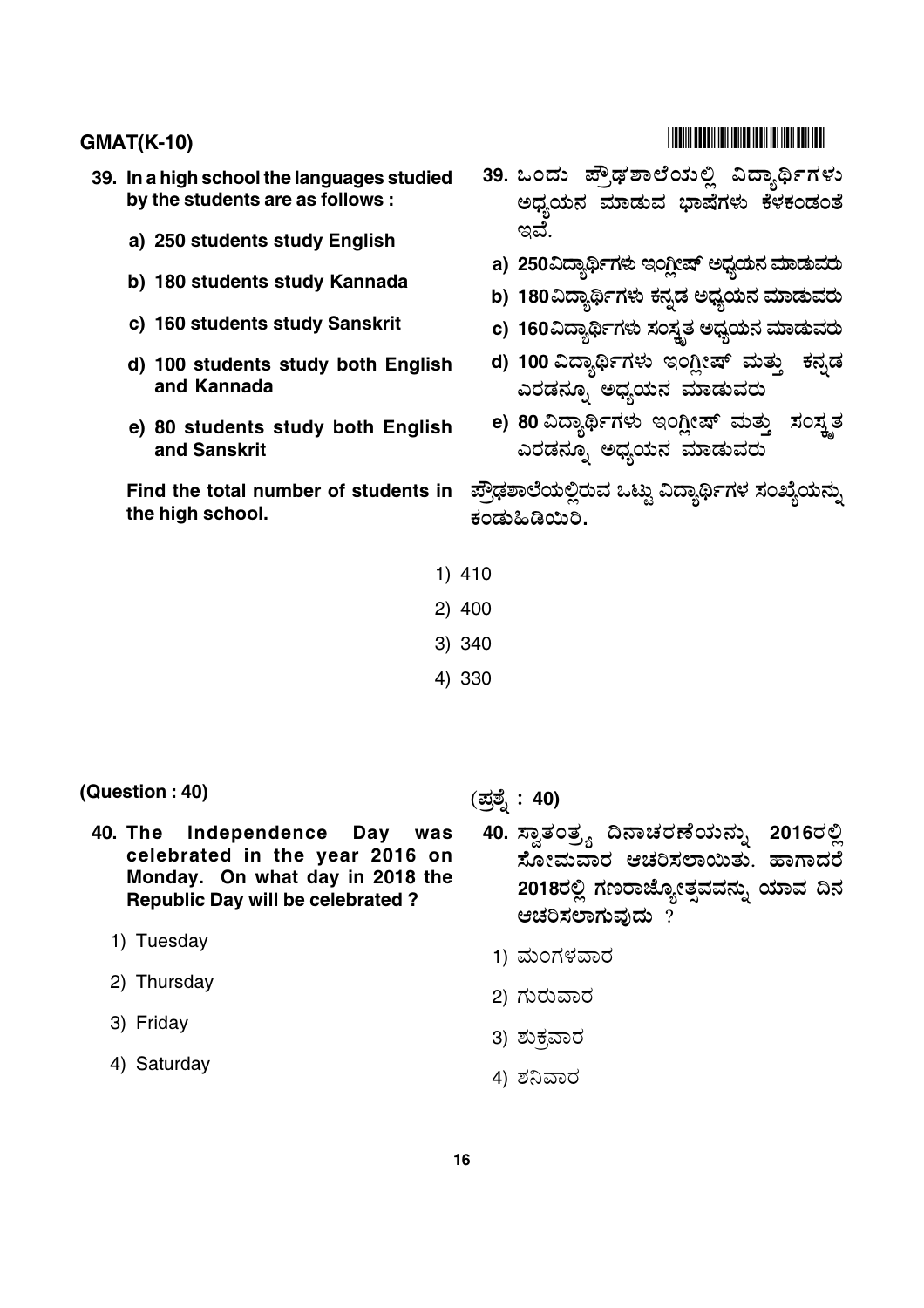#### (Questions:  $41 - 42$ )

**Directions** : In the questions given below the numbers in the figures are related. Identify their relationship and find the missing numbers in the given figures.

(ಪ್ರಶ್ನೆಗಳು : 41 – 42)

ಸೂಚನೆಗಳು : ಈ ಕೆಳಗೆ ಕೊಟ್ಟಿರುವ ಪ್ರಶ್ನೆಗಳಲ್ಲಿ ಆಕೃತಿಗಳಲ್ಲಿ ಇರುವ ಸಂಖ್ಯೆಗಳು ಸಂಬಂಧವನ್ನು ಹೊಂದಿವೆ. ಈ ಸಂಬಂಧವನ್ನು ಗುರುತಿಸಿ ಆಕೃತಿಗಳಲ್ಲಿ ಬಿಟ್ಟು ಹೋಗಿರುವ ಸಂಖ್ಯೆಗಳನ್ನು ಕಂಡುಹಿಡಿಯಿರಿ.



43. Direction : In the following question a problem figure is given. The problem figure is hidden in one of the figures given as alternatives. Find the figure in which the problem figure is hidden?

Problem figure ಪ್ರಶ್ನಾ ಚಿತ್ರ



 $(2)$  $17$  43. ಸೂಚನೆ : ಈ ಕೆಳಗಿನ ಪ್ರಶ್ನೆಯಲ್ಲಿ ಒಂದು ಪ್ರಶ್ನಾಚಿತ್ರವನ್ನು ಕೊಟ್ಟಿದೆ. ಈ ಪ್ರಶ್ನಾಚಿತ್ರವು ಕೊಟ್ಟಿರುವ ಪರ್ಯಾಯ ಚಿತ್ರಗಳ ಪೈಕಿ ಯಾವುದೋ ಒಂದರಲ್ಲಿ ಅಡಗಿದೆ. ಯಾವ ಪರ್ಯಾಯ ಚಿತ್ರದಲ್ಲಿ ಅದು ಅಡಗಿದೆ ಎಂಬುದನ್ನು ಕಂಡುಹಿಡಿಯಿರಿ.



##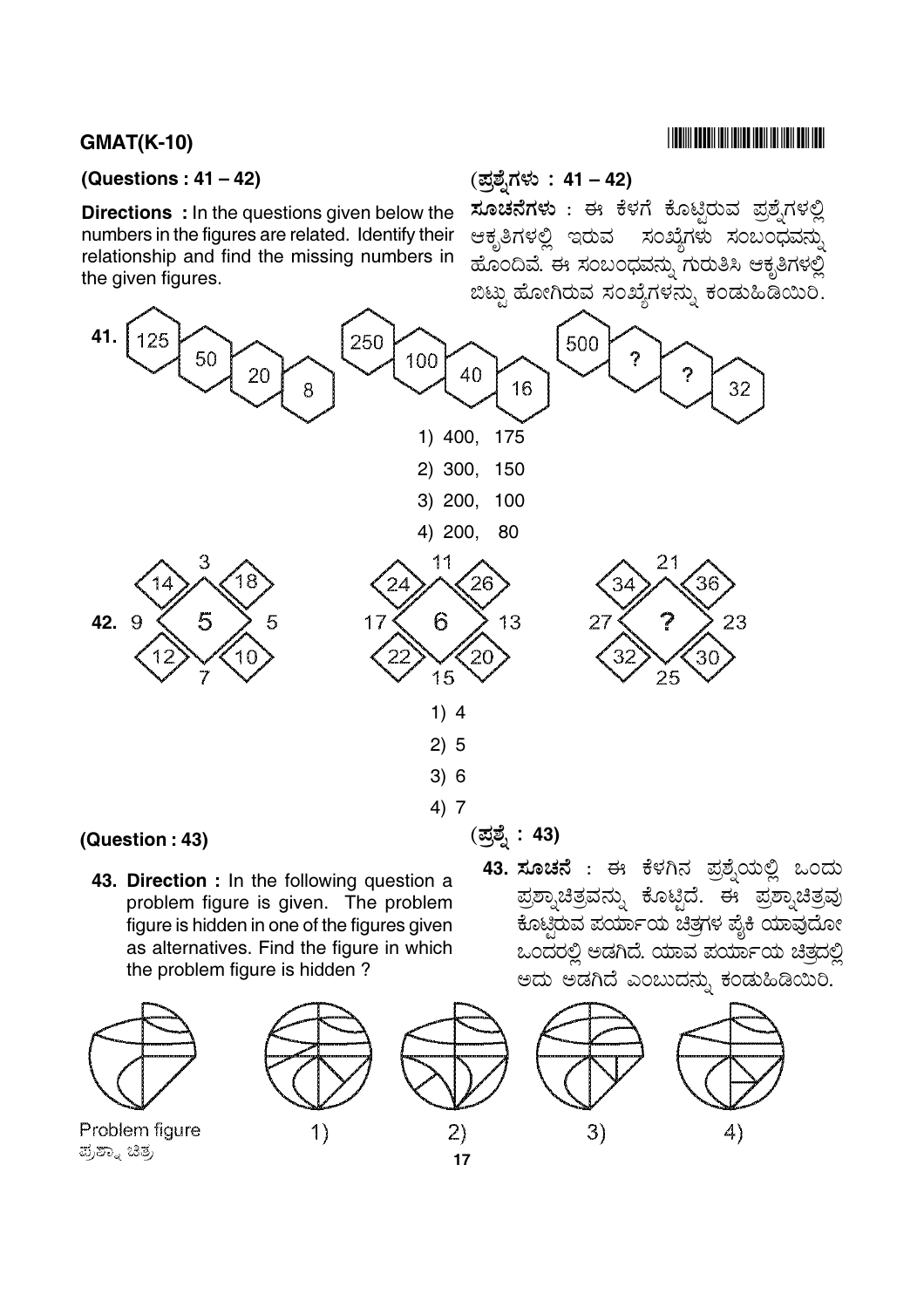#### **GMAT(K-10)**

#### (Question: 44)

Direction : In the following question, a set of numbers is given. From the given alternatives, choose the set which is similar to the given set. (ಪತ್<u>ಸ</u>ೆ : 44)

ಸೂಚನೆ : ಕೆಳಗಿನ ಪ್ರಶ್ನೆಯಲ್ಲಿ ಒಂದು ಸಂಖ್ಯಾ ಸಮೂಹವನ್ನು ಕೊಟ್ಟಿದೆ. ಇದನ್ನು ಹೋಲುವಂತಹ ಸಂಖ್ಯಾ ಸಮೂಹವನ್ನು ಪರ್ಯಾಯಗಳಿಂದ ಆರಿಸಿ.

44. 169. 361 289.  $1)25,$ 49.  $121$  $2)$  49,  $81.$ 225 3) 225, 441, 529 4) 441, 529, 625

(ಪ್ರಶ್ನೆಗಳು: 45 – 46)

(Questions:  $45 - 46$ )

- 45. Different faces of a cube are given below. Identify the pairs of opposite faces from the alternatives.
- 45. ಈ ಕೆಳಗೆ ಒಂದು ಘನದ ವಿವಿಧ ಮುಖಗಳನ್ನು ತೋರಿಸಿದೆ. ಕೊಟ್ತಿರುವ ಪರ್ಯಾಯಗಳಿಂದ ಘನದ ವಿರುದ್ಧ ಮುಖಗಳ ಜೊತೆಗಳನ್ನು ಗುರುತಿಸಿ. 4 5



- 46. When the problem figure given at the left side is folded into a cube, which one of the cubes will, be formed? Identify from the alternatives.
- 46. ಎಡಭಾಗದಲ್ಲಿ ಕೊಟ್ಟಿರುವ ಪ್ರಶ್ನಾಚಿತ್ರವನ್ನು ಒಂದು ಘನಾಕೃತಿಯಾಗಿ ಮಡಿಸಿದಾಗ ಯಾವ ಘನವು ಉಂಟಾಗುತ್ತವೆ ಎಂಬುದನ್ನು ಕೊಟ್ಟಿರುವ ಪರ್ಯಾಯಗಳಿಂದ ಗುರುತಿಸಿ.

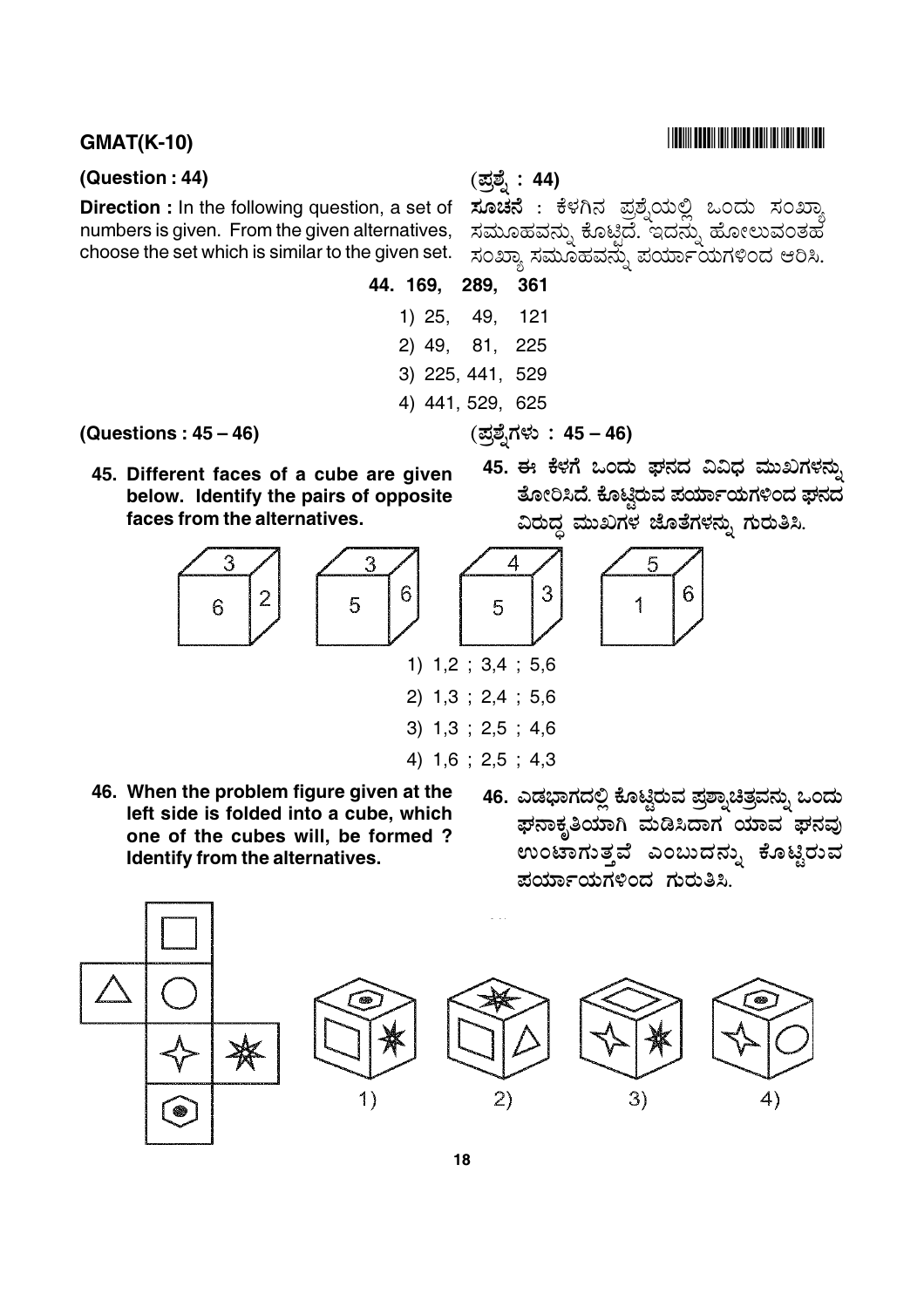### **GMAT(K-10)**

#### (Question: 47)

#### 47. Direction:

 $A > B$  means "A is husband of B"  $A - B$  means "A is brother of B"  $A + B$  means "A is father of B"  $A \times B$  means "A is mother of B"

#### If  $P > Q \times R + S$ , how is P related to S? Find the correct alternative.

- 1) P is father of S
- 2) P is grandfather of S
- 3) P is uncle of S
- 4) P is brother-in-law of S

(ಪ್ರಶ್ನೆ: 47)

- 47. ಸೂಚನೆ:
	- A>B ಅಂದರೆ Aಯು Bಯ ಗಂಡ
	- A-B ಅಂದರೆ Aಯು Bಯ ಸಹೋದರ
	- A + B ಅಂದರೆ A ಯು B ಯ ತಂದೆ
	- $A \times B$  පಂದರೆ  $A$ ಯು Bಯ ತಾಯಿ

 $P > Q \times R + S$  ಆದರೆ, P ಮತ್ತು S ಗಳ ಸಂಬಂಧ'ವನ್ನು ಸೂಕ್ತ ಆಯ್ಕೆಯಿಂದ ಕಂಡುಹಿಡಿಯಿರಿ.

- 1) Pಯು Sನ ತಂದೆ
- 2) Pಯು S ನ ತಾತ
- 3) Pಯು S ನ ಚಿಕ್ಕಪ್ಪ
- 4) Pಯು Sನ ಭಾವ

#### (Question: 48)

- 48. Direction : In the given sequence how many times an ODD number appears between an ODD number and an EVEN number?
- (ಪ್ರಶ್ನೆ : 48)
	- 48. ಸೂಚನೆ : ಕೊಟ್ಟಿರುವ ಶ್ರೇಣಿಯಲ್ಲಿ ಬೆಸ ಸಂಖ್ಯೆಯು ಎಷ್ಟು ಬಾರಿ ಒಂದು ಬೆಸ ಸಂಖ್ಯೆ ಮತ್ತು ಒಂದು ಸಮ ಸಂಖ್ಯೆ ನಡುವೆ ಇರುವಂತೆ ಬಂದಿದೆ ?
- 5 3 6 9 7 6 5 5 4 1 3 8 7 3 7 4 4 5
	- $1) 6$
	- $2) 7$
	- $3) 8$
	- $4)9$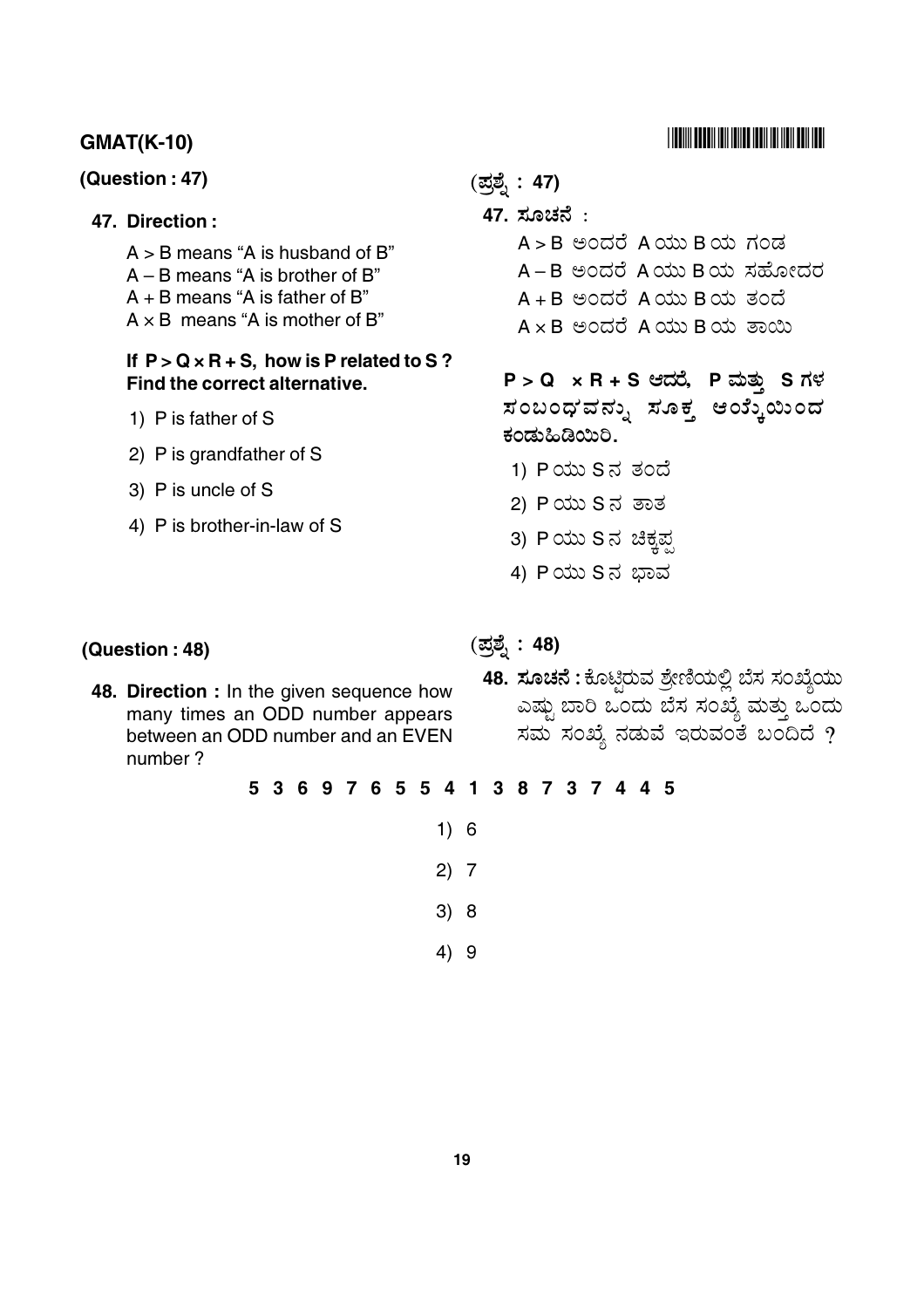## **GMAT(K-10)**

#### (Question: 49)

49. Direction : A parallelogram is given below. Among the choices given, identify which set of parts of figure is required to form the parallelogram.

(ಪ್ರಶ್ನೆ: 49)

49. ಸೂಚನೆ : ಈ ಕೆಳಗೆ ಒಂದು ಸಮಾನಾಂತರ ಚತುರ್ಭುಜವನ್ನು ಕೊಟ್ಟಿದೆ. ಆಯ್ಕೆಗಳಲ್ಲಿ ಕೊಟ್ಟಿರುವ ಚಿತ್ರದ ಭಾಗಗಳ ಯಾವ ಗಣವು ಸಮಾನಾಂತರ ಚತುರ್ಭುಜವನ್ನು ಮಾಡಲು ಅವಶ್ಯವಾಗಿದೆ ಎಂದು ಗುರುತಿಸಿ.

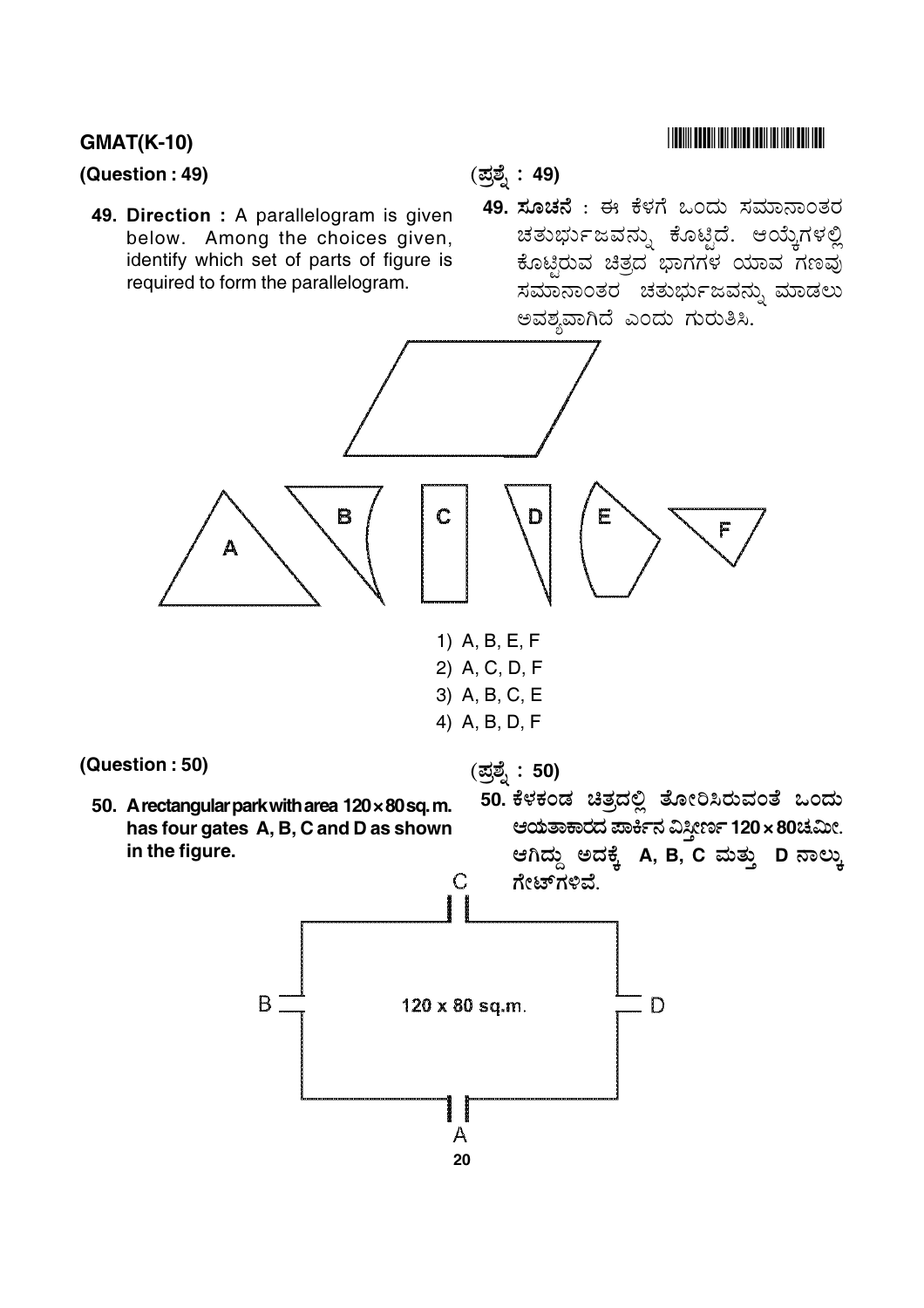Anil and Kiran enter the park together from gate C and start walking in the anticlockwise direction.

- a) Anil completes 3 rounds and in the fourth round he exits from the gate A.
- b) Kiran completes 4 rounds and in the fifth round he exits from the gate D.

Find the difference between the distances covered by them.

- 1) 340 m
- $2)$  400 m
- 3) 500 m
- 4) 560 m

## 

ಅನಿಲ್ ಮತ್ತು ಕಿರಣ್ ಇಬ್ಬರೂ ಒಟ್ಟಿಗೆ ಪಾರ್ಕಿನ Cಗೇಟನ್ನು ಪ್ರವೇಶಿಸಿ ಗಡಿಯಾರದ ವಿರುದ್ಧ ದಿಕ್ಕಿನಲ್ಲಿ (ಅಪ್ರದಕ್ಷಿಣವಾಗಿ) ನಡೆಯಲು ಆರಂಭಿಸುತ್ತಾರೆ.

- a) ಅನಿಲನು 3 ಸುತ್ತುಗಳನ್ನು ಪೂರ್ಣಗೊಳಿಸಿ ನಾಲ್ತನೇ ಸುತ್ತಿನಲ್ಲಿ A ಗೇಟಿನಿಂದ ನಿರ್ಗಮಿಸುತ್ತಾನೆ.
- b) ಕಿರಣನು 4 ಸುತ್ತುಗಳನ್ನು ಪೂರ್ಣಗೊಳಿಸಿ ಐದನೇ ಸುತ್ತಿನಲ್ಲಿ D ಗೇಟಿನಿಂದ ನಿರ್ಗಮಿಸುತ್ತಾನೆ.

ಅವರಿಬ್ಬರೂ ನಡೆದ ದೂರಗಳ ವ್ಯತ್ಯಾಸವನ್ನು ಕಂಡುಹಿಡಿಯಿರಿ.

- 1) 340 ಮೀ.
- 2) 400 ಮೀ.
- 3) 500 ಮೀ.
- 4) 560 ಮೀ.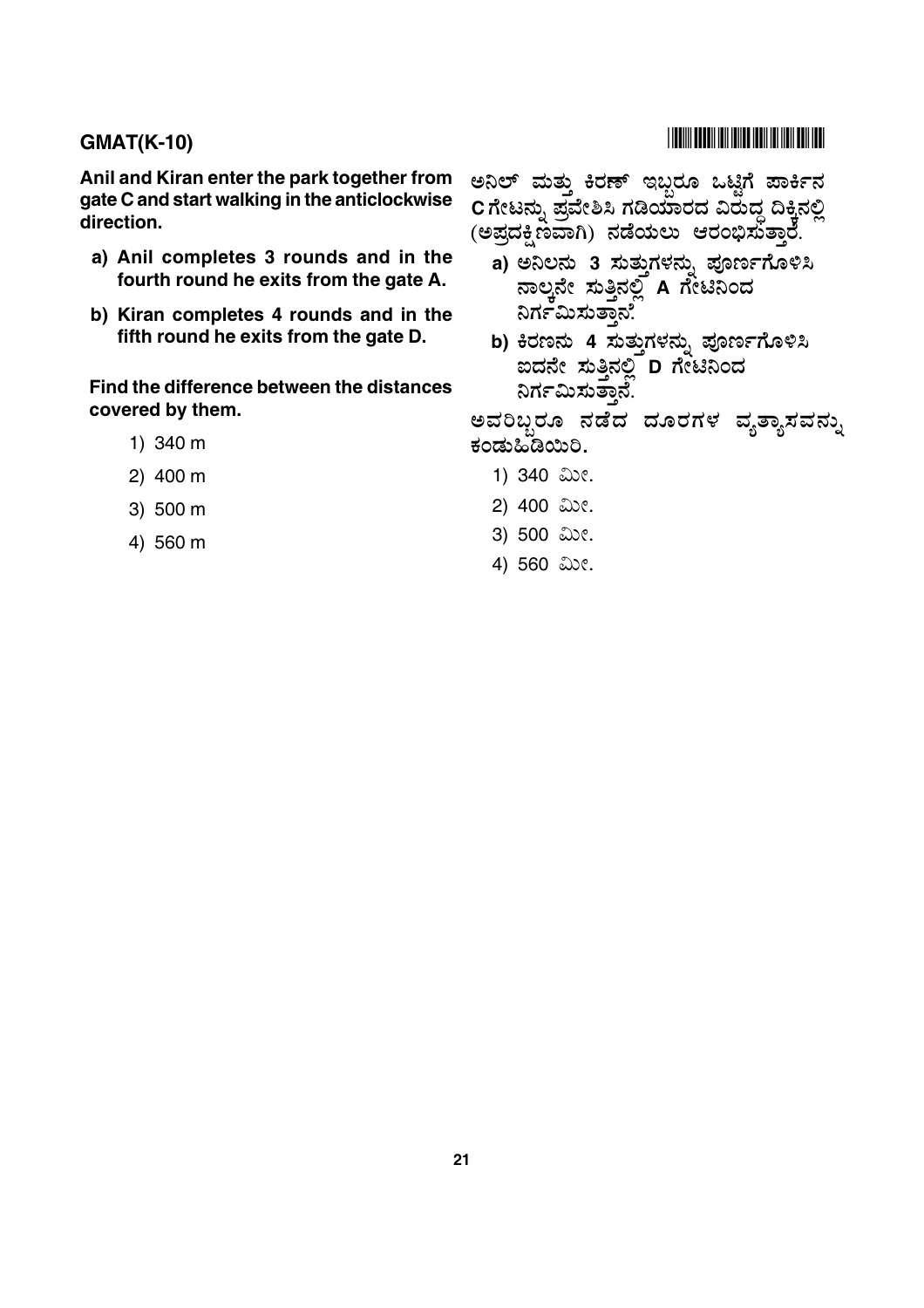# 

# **SPACE FOR ROUGH WORK** ಚಿತ್ತು ಬರಹಕ್ಕಾಗಿ ಸ್ಥಳ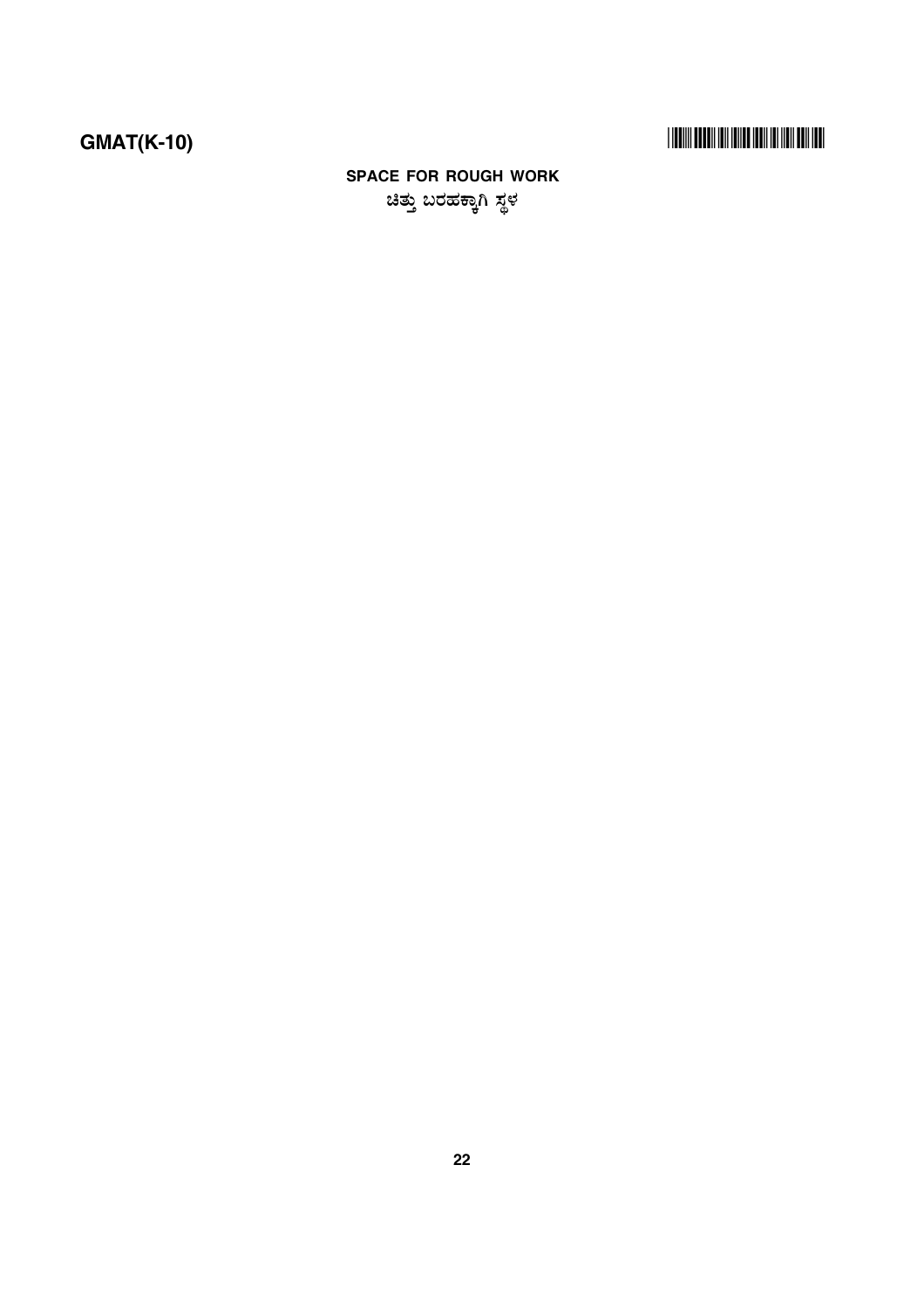# 

## **SPACE FOR ROUGH WORK** ಚಿತ್ತು ಬರಹಕ್ಕಾಗಿ ಸ್ಥಳ